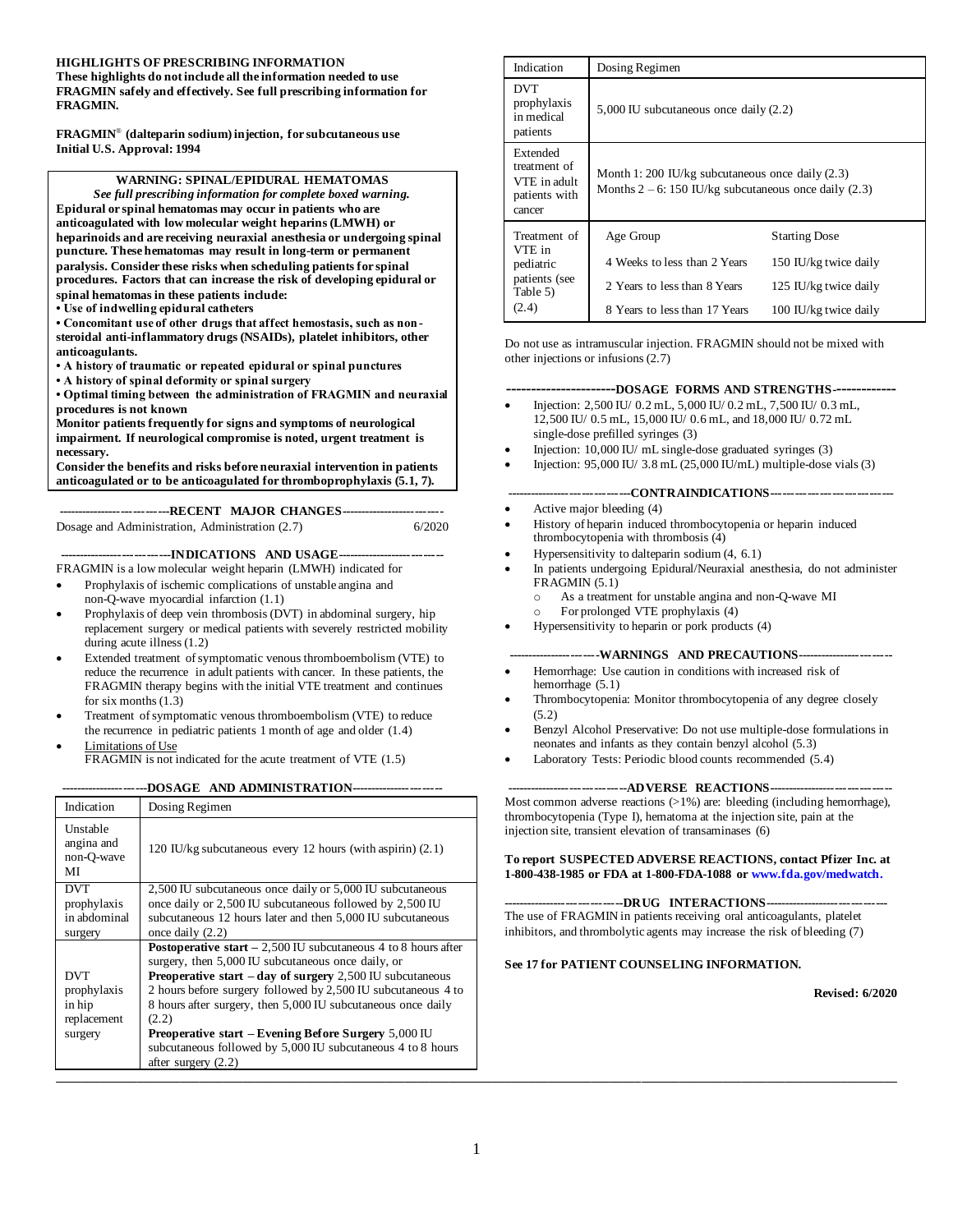#### **FULL PRESCRIBING INFORMATION: CONTENTS\***

#### **WARNING: SPINAL/EPIDURAL HEMATOMAS**

#### **1 INDICATIONS AND USAGE**

- 1.1 Prophylaxis of Ischemic Complications in Unstable Angina and Non-Q-Wave Myocardial Infarction
- 1.2 Prophylaxis of Deep Vein Thrombosis
- 1.3 Extended Treatment of Symptomatic Venous Thromboembolism (VTE) in Adult Patients with Cancer
- 1.4 Treatment of Symptomatic Venous Thromboembolism (VTE) in Pediatric Patients
- 1.5 Limitations of Use

#### **2 DOSAGE AND ADMINISTRATION**

- 2.1 Recommended Dosage for Prophylaxis of Ischemic Complications in Unstable Angina and Non-Q-Wave Myocardial Infarction
- 2.2 Prophylaxis of Deep Vein Thrombosis 2.3 Extended Treatment of Symptomatic Venous Thromboembolism
- (VTE) in Adult Patients with Cancer
- 2.4 Treatment of Symptomatic Venous Thromboembolism (VTE) in Pediatric Patients
- 2.5 Dose Reductions for Thrombocytopenia in Adult Patients with Cancer and in Pediatric Patients with Symptomatic VTE
- 2.6 Dose Reductions for Renal Insufficiency in Extended Treatment of Acute Symptomatic VTE in Adult Patients with Cancer

#### 2.7 Administration **3 DOSAGE FORMS AND STRENGTHS**

# **4 CONTRAINDICATIONS**

- **5 WARNINGS AND PRECAUTIONS**
	- 5.1 Risk of Hemorrhage including Spinal/Epidural Hematomas
	- 5.2 Thrombocytopenia
	- 5.3 Risk of Serious Adverse Reactions in Neonates and Infants due to Benzyl Alcohol Preservative
	- 5.4 Laboratory Tests

#### **6 ADVERSE REACTIONS**

- 6.1 Clinical Trials Experience
- 6.2 Postmarketing Experience
- **7 DRUG INTERACTIONS**
- **8 USE IN SPECIFIC POPULATIONS**
	- 8.1 Pregnancy
	- 8.2 Lactation
	- 8.4 Pediatric Use<br>8.5 Geriatric Use
	- Geriatric Use
- **10 OVERDOSAGE**
- **11 DESCRIPTION**
- **12 CLINICAL PHARMACOLOGY**
	- 12.1 Mechanism of Action
	- 12.2 Pharmacodynamics 12.3 Pharmacokinetics
- **13 NONCLINICAL TOXICOLOGY**
- 13.1 Carcinogenesis, Mutagenesis, Impairment of Fertility **14 CLINICAL STUDIES**
	- 14.1 Prophylaxis of Ischemic Complications in Unstable Angina and Non-Q-Wave Myocardial Infarction
	- 14.2 Prophylaxis of Deep Vein Thrombosis in Patients Following Hip Replacement Surgery
	- 14.3 Prophylaxis of Deep Vein Thrombosis Following Abdominal Surgery in Patients at Risk for Thromboembolic Complications
	- 14.4 Prophylaxis of Deep Vein Thrombosis in Medical Patients at Risk for Thromboembolic Complications Due to Severely
	- Restricted Mobility During Acute Illness
	- 14.5 Patients with Cancer and Acute Symptomatic VTE
- **16 HOW SUPPLIED/STORAGE AND HANDLING**
- **17 PATIENT COUNSELING INFORMATION**

\*Sections or subsections omitted from the full prescribing information are not listed.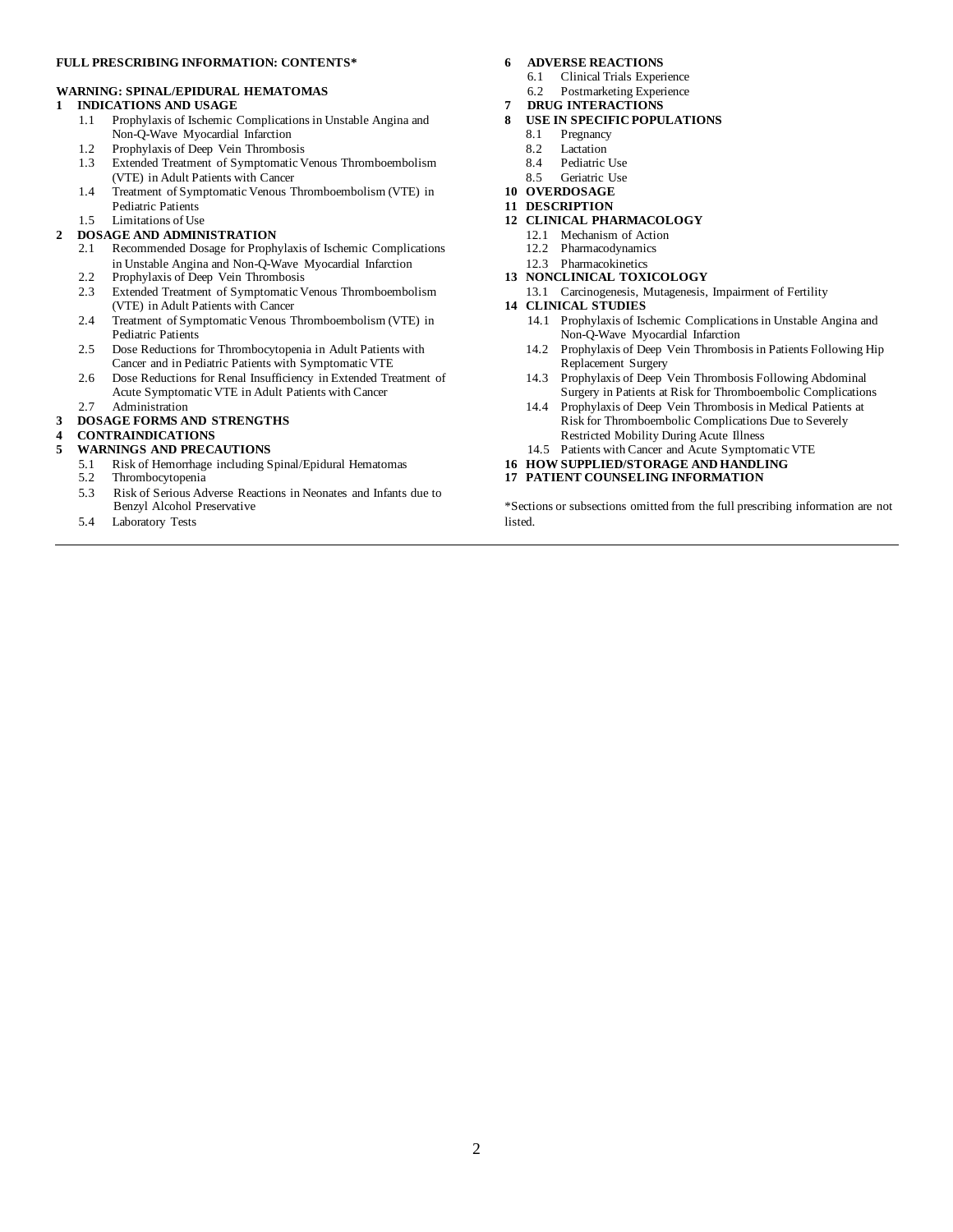# **WARNING: SPINAL/EPIDURAL HEMATOMAS**

**Epidural or spinal hematomas may occur in patients who are anticoagulated with low molecular weight heparins (LMWH) or heparinoids and are receiving neuraxial anesthesia or undergoing spinal puncture. These hematomas may result in long -term or permanent paralysis. Consider these risks when scheduling patients for spinal procedures. Factors that can increase the risk of developing epidural or spinal hematomas in these patients include:** 

- **● Use of indwelling epidural catheters**
- **● Concomitant use of other drugs that affect hemostasis, such as non-steroidal anti-inflammatory drugs (NSAIDs), platelet inhibitors, other anticoagulants.**
- **● A history of traumatic or repeated epidural or spinal punctures**
- **● A history of spinal deformity or spinal surgery**
- **● Optimal timing between the administration of FRAGMIN and neuraxial procedures is not known**

**Monitor patients frequently for signs and symptoms of neurological impairment. If neurological compromise is noted, urgent treatment is necessary.**

**Consider the benefits and risks before neuraxial intervention in patients anticoagulated or to be anticoagulated for thromboprophylaxis** *[see Warnings and Precautions(5.1) and Drug Interactions (7)]***.**

## **1 INDICATIONS AND USAGE**

## **1.1 Prophylaxis of Ischemic Complications in Unstable Angina and Non-Q-Wave Myocardial Infarction**

FRAGMIN Injection is indicated for the prophylaxis of ischemic complications in unstable angina and non-Q-wave myocardial infarction, when concurrently administered with aspirin therapy *[see Clinical Studies(14.1)]*.

## **1.2 Prophylaxis of Deep Vein Thrombosis**

FRAGMIN is indicated for the prophylaxis of deep vein thrombosis (DVT), which may lead to pulmonary embolism (PE):

- In patients undergoing hip replacement surgery *[see Clinical Studies (14.2)]*;
- In patients undergoing abdominal surgery who are at risk for thromboembolic complications *[see Clinical Studies (14.3)]*;
- In medical patients who are at risk for thromboembolic complications due to severely restricted mobility during acute illness *[see Clinical Studies (14.4)]*.

# **1.3 Extended Treatment of Symptomatic Venous Thromboembolism (VTE) in Adult Patients with Cancer**

FRAGMIN is indicated for the extended treatment of symptomatic venous thromboembolism (VTE) (proximal DVT and/or PE), to reduce the recurrence of VTE in adult patients with cancer. In these patients, the FRAGMIN therapy begins with the initial VTE treatment and continues for six months *[see Clinical Studies (14.5)]*.

# **1.4 Treatment of Symptomatic Venous Thromboembolism (VTE) in Pediatric Patients**

FRAGMIN is indicated for the treatment of symptomatic venous thromboembolism (VTE) to reduce the recurrence of VTE in pediatric patients 1 month of age and older.

#### **1.5 Limitations of Use**

FRAGMIN is not indicated for the acute treatment of VTE.

# **2 DOSAGE AND ADMINISTRATION**

#### **2.1 Recommended Dosage for Prophylaxis of Ischemic Complications in Unstable Angina and Non-Q-Wave Myocardial Infarction**

In patients with unstable angina or non-Q-wave myocardial infarction, the recommended dose of FRAGMIN Injection is 120 IU/kg of body weight, but not more than 10,000 IU, subcutaneously every 12 hours with concurrent oral aspirin (75 to 165 mg once daily) therapy. Treatment should be continued until the patient is clinically stabilized. The usual duration of administration is 5 to 8 days. Concurrent aspirin therapy is recommended except when contraindicated.

Table 1 lists the volume of FRAGMIN in mL (based on the 3.8 mL multiple-dose vial 25,000 IU/ mL) and quantity of FRAGMIN in IU, to be administered for a range of patient weights.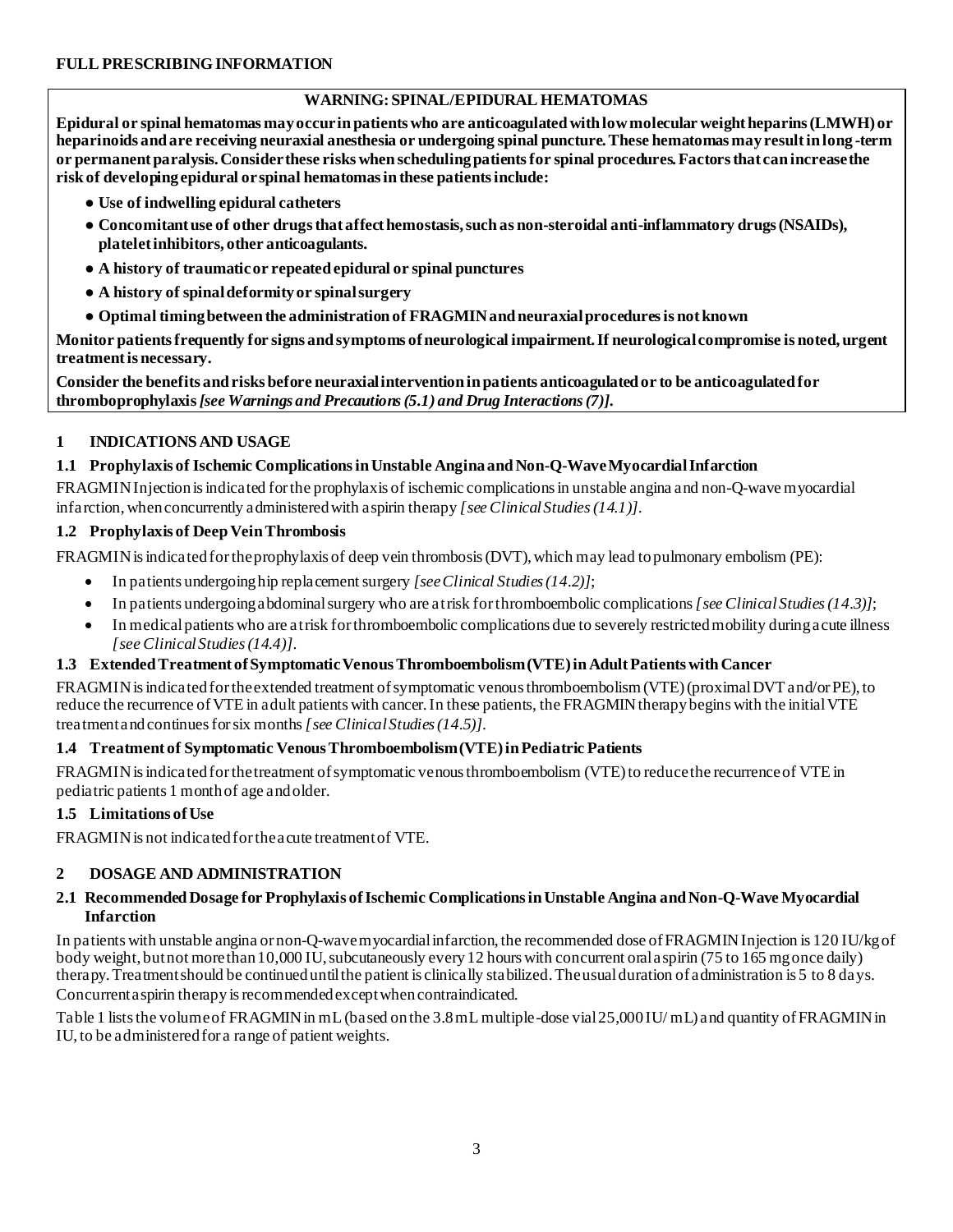| Table 1                                   |                                                                     |            |            |            |            |            |
|-------------------------------------------|---------------------------------------------------------------------|------------|------------|------------|------------|------------|
|                                           | Quantity and Volume of FRAGMIN to be Administered by Patient Weight |            |            |            |            |            |
| Patient weight (lb)                       | < 110                                                               | 110 to 131 | 132 to 153 | 154 to 175 | 176 to 197 | $\geq$ 198 |
| Patient weight (kg)                       | $<$ 50                                                              | 50 to 59   | 60 to 69   | 70 to 79   | 80 to 89   | $\geq 90$  |
| Quantity of FRAGMIN(IU)                   | 5,500 IU                                                            | 6,500 IU   | 7,500 IU   | 9,000 IU   | 10,000 IU  | 10,000 IU  |
| Volume of FRAGMIN(mL)<br>95,000 IU/3.8 mL | 0.22                                                                | 0.26       | 0.30       | 0.36       | 0.40       | 0.40       |

# **2.2 Prophylaxis of Deep Vein Thrombosis**

Prophylaxis of VTE Following Hip Replacement Surgery: Table 2 presents the dosing options for patients undergoing hip replacement surgery. The usual duration of administration is 5 to 10 days after surgery; up to 14 days of treatment with FRAGMIN have been well tolerated in clinical trials.

| Table 2                                                      |                                             |                                                                |                                            |                                      |
|--------------------------------------------------------------|---------------------------------------------|----------------------------------------------------------------|--------------------------------------------|--------------------------------------|
|                                                              |                                             | Dosing Options for Patients Undergoing Hip Replacement Surgery |                                            |                                      |
|                                                              |                                             |                                                                | Dose of FRAGMIN to be Given Subcutaneously |                                      |
| Timing of First<br>Dose<br>of FRAGMIN                        | $10$ to $14$ Hours<br><b>Before Surgery</b> | Within<br>2 Hours<br><b>Before Surgery</b>                     | 4 to 8 Hours<br>After Surgery <sup>1</sup> | Postoperative<br>Period <sup>2</sup> |
| Postoperative<br><b>Start</b>                                |                                             |                                                                | $2,500$ IU <sup>3</sup>                    | 5,000 IU once daily                  |
| Preoperative<br>Start - Day of<br>Surgery                    |                                             | 2,500 IU                                                       | $2,500 \,\mathrm{IU}^3$                    | 5,000 IU once daily                  |
| Preoperative<br>Start-Evening<br>Before Surgery <sup>4</sup> | 5,000 IU                                    |                                                                | 5,000 IU                                   | 5,000 IU once daily                  |

<sup>1</sup> Or later, if hemostasis has not been achieved.<br><sup>2</sup> Un to 14 days of trainment was well tolerated.

<sup>2</sup> Up to 14 days of treatment was well tolerated in controlled clinical trials, where the usual duration of treatment was 5 to 10 days postoperatively.

<sup>3</sup> Allow a minimum of 6 hours between this dose and the dose to be given on Postoperative Day 1. Adjust the timing of the dose on Postoperative Day 1 accordingly.

<sup>4</sup> Allow approximately 24 hours between doses.

Abdominal Surgery: In patients undergoing a bdominal surgery with a risk of thromboembolic complications, the recommended dose of FRAGMIN is 2,500 IU administered by subcutaneous injection once daily, starting 1 to 2 hours prior to surgery and repeated once daily postoperatively. The usual duration of administration is 5 to 10 days.

In patients undergoing abdominal surgery associated with a high risk of thromboembolic complications, such as malignant disorder, the recommended dose of FRAGMIN is 5,000 IU subcutaneously the evening before surgery, then once daily postoperatively. The usual duration of administration is 5 to 10 days. Alternatively, in patients with malignancy, 2,500 IU of FRAGMIN can be administered subcutaneously 1 to 2 hours before surgery followed by 2,500 IU subcutaneously 12 hours later, and then 5,000 IU once daily postoperatively. The usual duration of administration is 5 to 10 days.

Medical Patients During Acute Illness: In medical patients with severely restricted mobility during acute illness, the recommended dose of FRAGMIN is 5,000 IU administered by subcutaneous injection once daily. In clinical trials, the usual duration of administration was 12 to 14 days.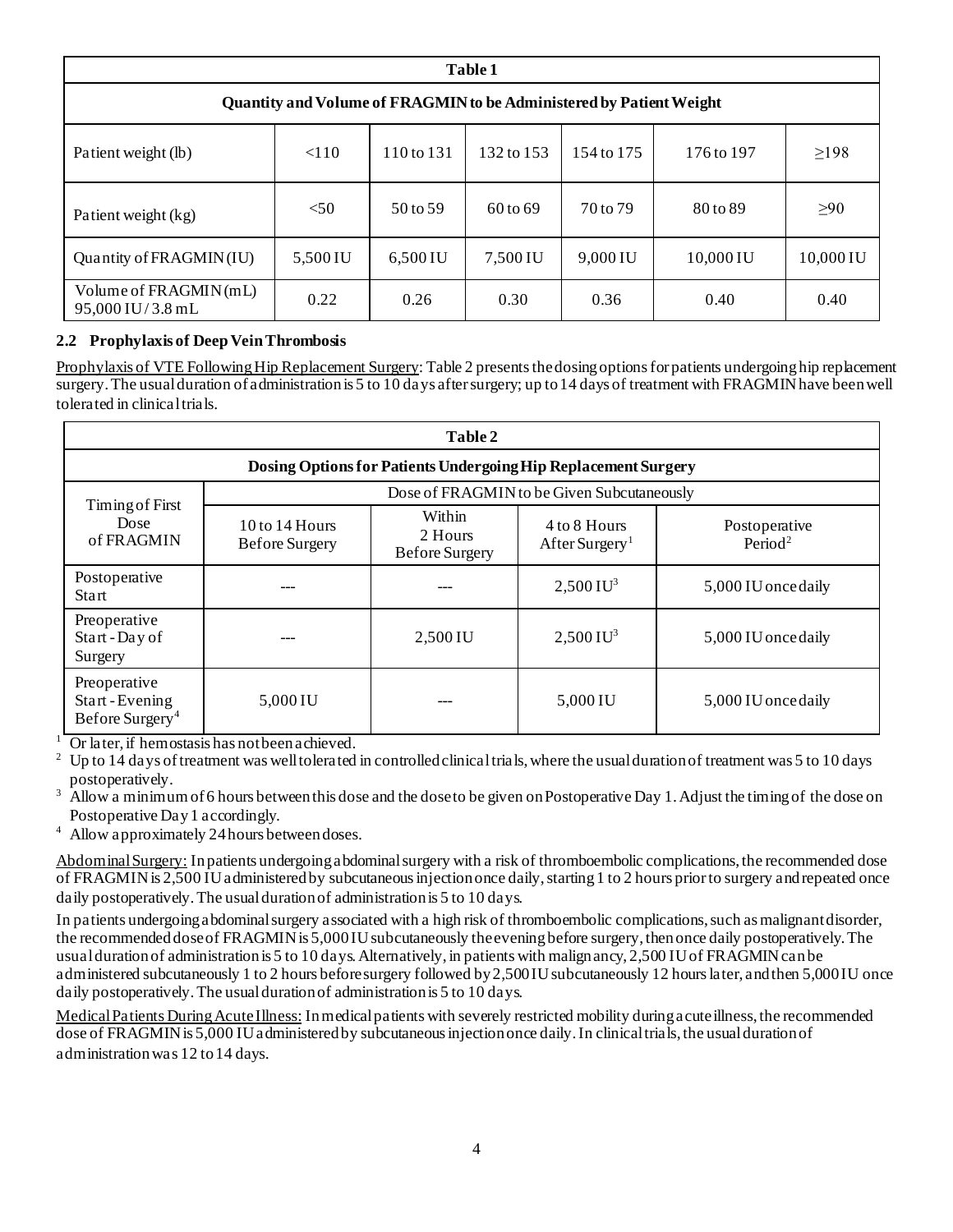#### **2.3 Extended Treatment of Symptomatic Venous Thromboembolism (VTE) inAdultPatients with Cancer**

In adult patients with cancer and symptomatic VTE, the recommended dosing of FRAGMIN is as follows: for the first 30 days of treatment administer FRAGMIN 200 IU/kg total body weight subcutaneously once daily. The total daily dose should not exceed 18,000 IU. Table 3 lists the dose of FRAGMIN to be administered once daily during the first month for a range of patient weights. Month 1

| Table 3           |                                                                                            |                                                     |  |  |
|-------------------|--------------------------------------------------------------------------------------------|-----------------------------------------------------|--|--|
|                   | Dose of FRAGMIN to be Administered Subcutaneously by Patient Weight during the First Month |                                                     |  |  |
| Body Weight (lbs) | Body Weight (kg)                                                                           | FRAGMIN Dose (IU)<br>(prefilled syringe) once daily |  |  |
| $\leq$ 124        | $\leq 56$                                                                                  | 10,000                                              |  |  |
| 125 to 150        | 57 to 68                                                                                   | 12,500                                              |  |  |
| 151 to 181        | 69 to 82                                                                                   | 15,000                                              |  |  |
| 182 to 216        | 83 to 98                                                                                   | 18,000                                              |  |  |
| $\geq$ 217        | >99                                                                                        | 18,000                                              |  |  |

#### Months 2 to 6

Administer FRAGMIN at a dose of approximately 150 IU/kg, subcutaneously once daily during Months 2 through 6. The total daily dose should not exceed 18,000 IU. Table 4 lists the dose of FRAGMIN to be administered once daily for a range of patient weights during months 2-6.

| Table 4           |                                                                                       |                                                        |  |  |
|-------------------|---------------------------------------------------------------------------------------|--------------------------------------------------------|--|--|
|                   | Dose of FRAGMIN to be Administered Subcutaneously by Patient Weight during Months 2-6 |                                                        |  |  |
| Body Weight (lbs) | Body Weight (kg)                                                                      | FRAGMIN Dose (IU)<br>(prefilled syringe)<br>once daily |  |  |
| $\leq$ 124        | $\leq 56$                                                                             | 7,500                                                  |  |  |
| 125 to 150        | 57 to 68                                                                              | 10,000                                                 |  |  |
| 151 to 181        | 69 to 82                                                                              | 12,500                                                 |  |  |
| 182 to 216        | 83 to 98                                                                              | 15,000                                                 |  |  |
| >217              | >99                                                                                   | 18,000                                                 |  |  |

Safety and efficacy beyond six months have not been evaluated in patients with cancer and acute symptomatic VTE *[see Warnings and Precaution (5) andAdverse Reactions (6.1)]*.

#### **2.4 Treatment of Symptomatic Venous Thromboembolism (VTE) in Pediatric Patients**

The recommended starting dose according to pediatric age is provided in Table 5.

| Table 5                                                           |                       |  |  |
|-------------------------------------------------------------------|-----------------------|--|--|
| <b>Starting Doses for Pediatric Patients with Symptomatic VTE</b> |                       |  |  |
| Age Group                                                         | Starting Dose         |  |  |
| 4 Weeks to less than 2 Years                                      | 150 IU/kg twice daily |  |  |
| 2 Years to less than 8 Years                                      | 125 IU/kg twice daily |  |  |
| 8 Years to less than 17 Years                                     | 100 IU/kg twice daily |  |  |

After initiation of FRAGMIN, measure anti-Xa level prior to the  $4<sup>th</sup>$  dose. Samples for anti-Xa level should be drawn 4 hours after administration of FRAGMIN. Adjust doses in increments of 25 IU/kg to achieve target anti-Xa level between 0.5 and 1 IU/mL.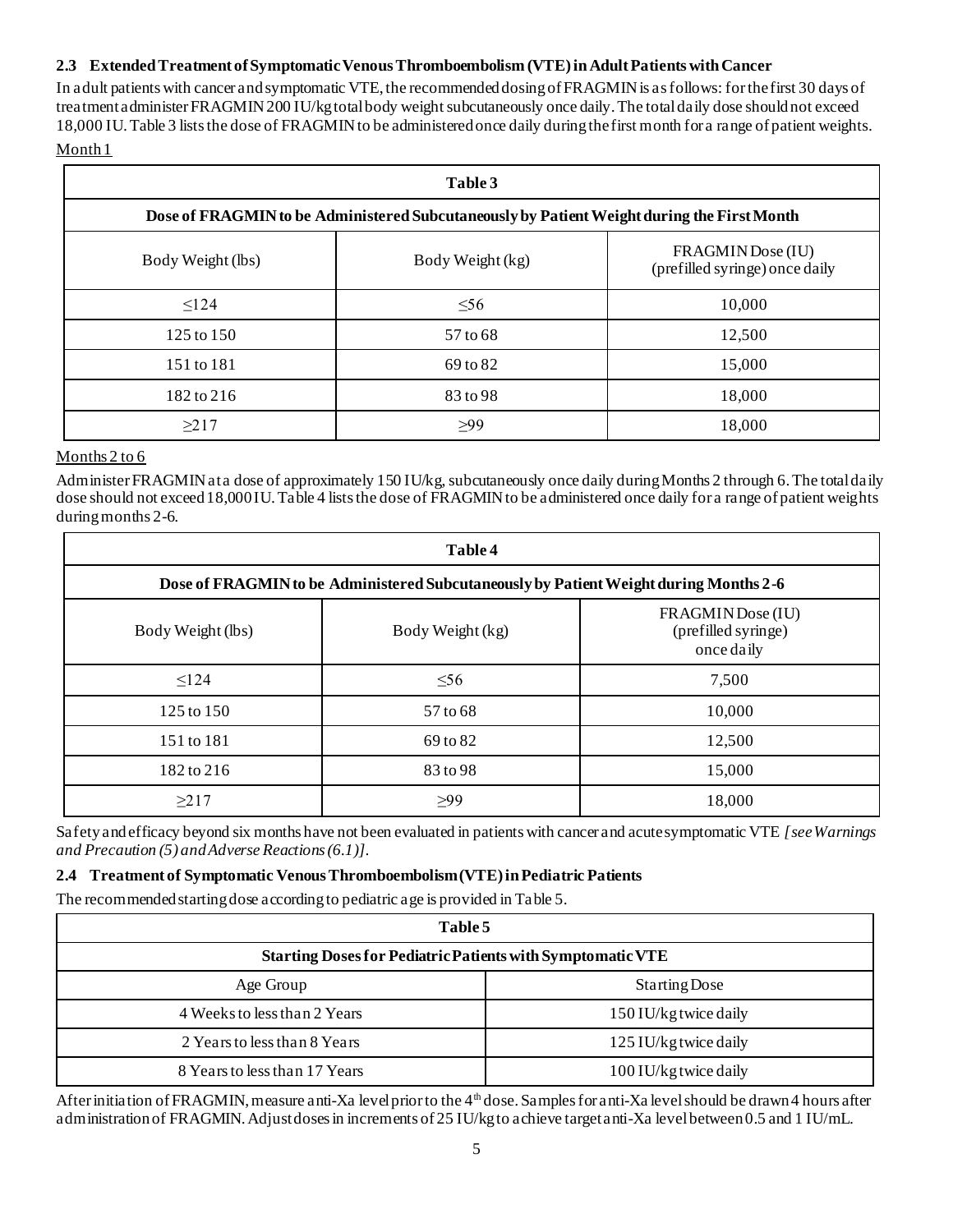Individualize the maintenance dose of FRAGMIN based on the dose that achieves target anti-Xa level collected 4 hours after administration of FRAGMIN**.**Monitor anti-Xa level periodically in pediatric patients to maintain anti-Xa level between 0.5 and 1 IU/mL *[see Clinical Pharmacology (12.3) and Clinical Studies (14.5)]*.

Whenever possible, administer benzyl alcohol-free formulations (prefilled syringes) in pediatric patients *[see Warnings and Precautions (5.3) and Use in Specific Populations (8.4)]*.

# **2.5 Dose Reductions for Thrombocytopenia in Adult Patients with Cancer and in Pediatric Patients with Symptomatic VTE**

Dose reductions recommended in patients receiving FRAGMIN who experience thrombocytopenia are presented below in Table 6.

| Table 6                                |                                                                                      |                                                                                                                                        |  |  |
|----------------------------------------|--------------------------------------------------------------------------------------|----------------------------------------------------------------------------------------------------------------------------------------|--|--|
|                                        | Platelet Countless than or equal to<br>$50,000/\text{mm}^3$                          | Platelet Countequal to 50,000 to<br>$100,000/\text{mm}^3$                                                                              |  |  |
| <b>Adults</b>                          | Discontinue FRAGMIN until platelet<br>count recovers to above $50,000/\text{mm}^3$ . | Reduce the daily dose of FRAGMIN by<br>2,500 IU until the platelet count<br>recovers to greater or equal to<br>$100,000/\text{mm}^3$ . |  |  |
| Children 4 Weeks to less than 17 Years | Discontinue FRAGMIN until platelet<br>count recovers to above $50,000/\text{mm}^3$ . | Reduce the daily dose of FRAGMIN by<br>50% until the platelet count recovers to<br>greater or equal to $100,000/\text{mm}^3$ .         |  |  |

#### **2.6 Dose Reductions for Renal Insufficiency in Extended Treatment of Acute Symptomatic VTE in Adult Patients with Cancer**

In patients with severely impaired renal function (CrCl <30 mL/min), monitor anti-Xa levels to determine the appropriate FRAGMIN dose. Target anti-Xa range is 0.5-1.5 IU/mL. When monitoring anti-Xa in these patients, perform sampling 4-6 hours after FRAGMIN dosing and only after the patient has received 3-4 doses.

## **2.7 Administration**

*Latex Allergy:* Persons with latex allergies should not handle the FRAGMIN prefilled syringe because the needle shield may contain natural rubber latex which may cause allergic reactions.

FRAGMIN is administered by subcutaneous injection. It must not be administered by intramuscular injection.

FRAGMIN Injection should not be mixed with other injections or infusions unless specific compatibility data are available tha t support such mixing.

Subcutaneous injection technique: Patients should be sitting or lying down and FRAGMIN administered by deep subcutaneous injection. FRAGMIN may be injected in a U-shape area around the navel, the upper outer side of the thigh or the upper outer quadrangle of the buttock. The injection site should be varied daily. When the area around the navel or the thigh is used, using the thumb and forefinger, you **must**lift up a fold of skin while giving the injection. The entire length of the needle should be inserted at a 45 to 90 degree angle.

Inspect FRAGMIN prefilled syringes and vials visually for particulate matter and discoloration prior to administration

After first penetration of the rubber stopper, store the multiple-dose vials at room temperature for up to 2 weeks. Discard any unused solution after 2 weeks.

# **Instructions for using the prefilled single-dose syringes preassembled with needle guard devices**



*Fixed dose syringes:*To ensure delivery of the full dose, do not expel the air bubble from the prefilled syringe before injection. Hold the syringe assembly by the open sides of the device. Remove the needle shield. Insert the needle into the injection area as instructed above. Depress the plunger of the syringe while holding the finger flange **until the entire dose has been given**. The needle guard will **not** be activated unless the **entire** dose has been given. Remove needle from the patient. Let go of the plunger and allow syringe to move up inside the device until the entire needle is guarded. Discard the syringe assembly in approved containers.

*Graduated syringes:*Hold the syringe assembly by the open sides of the device. Remove the needle shield. With the needle pointing up, prepare the syringe by expelling the air bubble and then continuing to push the plunger to the desired dose or volume, discardin g the extra solution in an appropriate manner. Insert the needle into the injection area as instructed above. Depress the plunger of the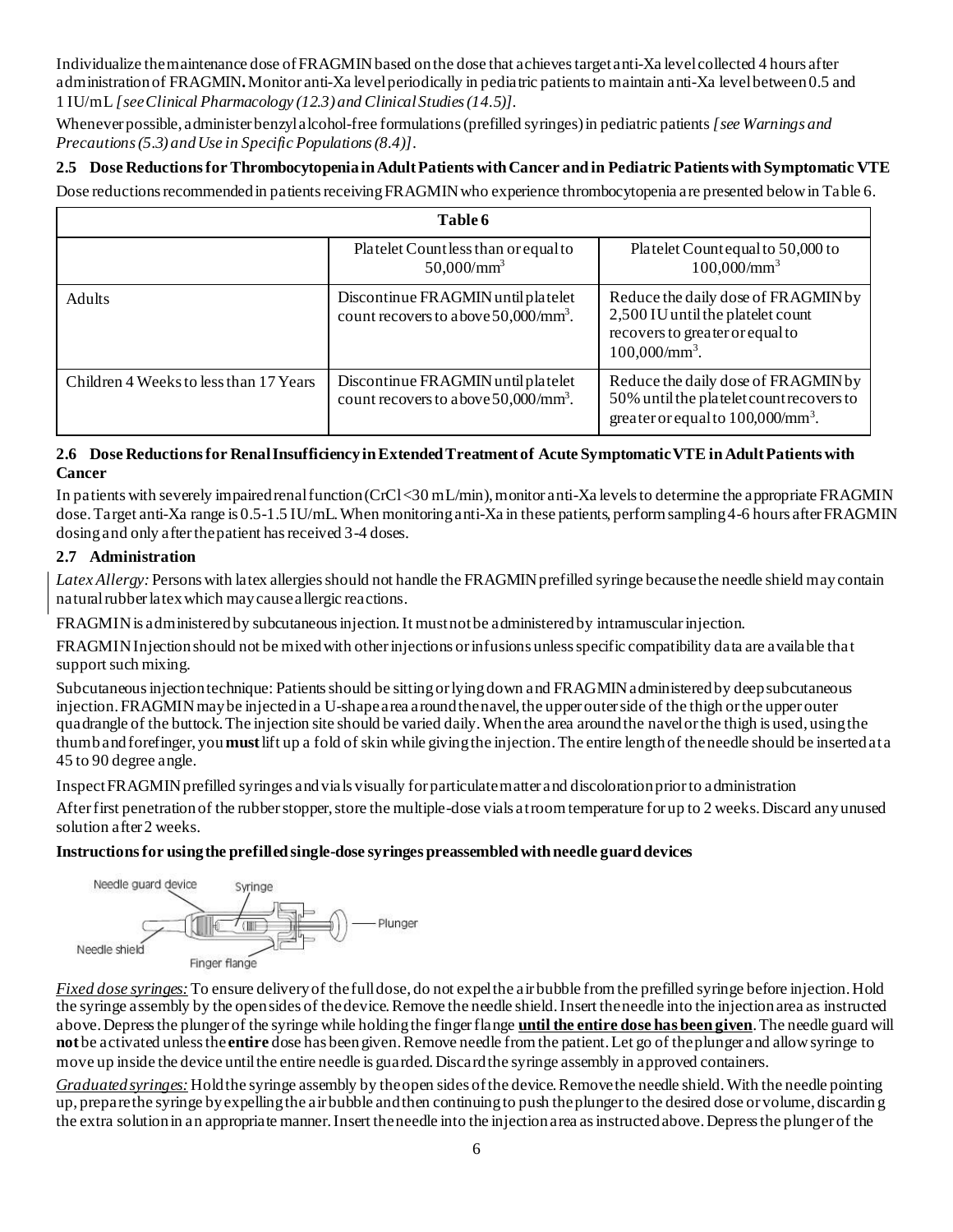syringe while holding the finger flange **until the entire dose remaining in the syringe has been given**. The needle guard will **not** be activated unless the **entire**dose has been given. Remove needle from the patient. Let go of the plunger and allow syringe to move up inside the device until the entire needle is guarded. Discard the syringe assembly in approved containers.

# **3 DOSAGE FORMS AND STRENGTHS**

- Injection:  $2,500$  IU/ $0.2$  mL,  $5,000$  IU/ $0.2$  mL,  $7,500$  IU/ $0.3$  mL,  $12,500$  IU/ $0.5$  mL,  $15,000$  IU/ $0.6$  mL, and 18,000 IU/0.72 mL sterile, single-dose, prefilled syringes preassembled with a needle guard device.
- Injection: 10,000 IU/ mL sterile, single-dose, graduated syringes preassembled with a needle guard device.
- Injection: 95,000 IU/ 3.8 mL (25,000 IU/mL) sterile, multiple-dose vials.

# **4 CONTRAINDICATIONS**

FRAGMIN is contraindicated in:

- Patients with active major bleeding.
- Patients with a history of heparin induced thrombocytopenia or heparin induced thrombocytopenia with thrombosis.
- Patients with prior hypersensitivity to dalteparin sodium (e.g., pruritis, rash, anaphylactic reactions) *[see Adverse Reactions (6.1)]*.
- Patients undergoing Epidural/Neuraxial anesthesia, do not administer FRAGMIN *[see Boxed Warning and Warnings and Precautions (5.1)]*;
	- o As a treatment for unstable angina and non-Q-wave MI.
	- o For prolonged VTE prophylaxis.
- Patients with prior hypersensitivity to heparin or pork products.

# **5 WARNINGS AND PRECAUTIONS**

## **5.1 Risk of Hemorrhage including Spinal/Epidural Hematomas**

Spinal or epidural hemorrhage and subsequent hematomas can occur with the associated use of low molecular weight heparins or heparinoids and neuraxial (spinal/epidural) anesthesia or spinal puncture. The risk of these events is higher with the use of post-operative indwelling epidural catheters, with the concomitant use of additional drugs affecting hemostasis such as NSAIDs, with traumatic or repeated epidural or spinal puncture, or in patients with a history of spinal surgery or spinal deformity *[see Boxed Warning, Adverse Reactions (6.2), and Drug Interactions (7)]*.

To reduce the potential risk of bleeding associated with the concurrent use of FRAGMIN and epidural or spinal anesthesia/analgesia or spinal puncture, consider the pharmacokinetic profile of FRAGMIN *[see Clinical Pharmacology (12.3)].*

Placement or removal of an epidural catheter or lumbar puncture is best performed when the anticoagulant effect of FRAGMIN is low; however, the exact timing to reach a sufficiently low anticoagulant effect in each patient is not known. No additional hemostasis-altering medications should be administered due to the additive effects.

Patients on preoperative FRAGMIN thromboprophylaxis can be assumed to have altered coagulation. The first postoperative FRAGMIN thromboprophylaxis dose (2,500 IU) should be administered 6 to 8 hours postoperatively. The second postoperative dose (2,500 or 5,000 IU) should occur no sooner than 24 hours after the first dose. Placement or removal of a catheter should be d elayed for at least 12 hours after administration of 2,500 IU once daily of FRAGMIN, at least 15 hours after the administration of 5,000 IU once daily of FRAGMIN, and at least 24 hours after the administration of higher doses (200 IU/kg once daily, 120 IU/kg twice daily) of FRAGMIN. Anti-Xa levels are still detectable at these time points, and these delays are not a guarantee that neuraxial hematoma will be avoided.

Although a specific recommendation for timing of a subsequent FRAGMIN dose after catheter removal cannot be made, consider delaying this next dose for at least 4 hours, based on a benefit-risk assessment considering both the risk for thrombosis and the risk for bleeding in the context of the procedure and patient risk factors. For patients with creatinine clearance <30mL/minute, additional considerations are necessary because elimination of FRAGMIN may be more prolonged; consider doubling the timing of removal of a catheter, at least 24 hours for the lower prescribed dose of FRAGMIN (2,500 IU or 5,000 IU once daily) and at least 48 hours for the higher dose (200 IU/kg once daily, 120 IU/kg twice daily) *[see Clinical Pharmacology (12.3)].*

Should the physician decide to administer anticoagulation in the context of epidural or spinal anesthesia/analgesia or lumbar puncture, frequent monitoring must be exercised to detect any signs and symptoms of neurological impairment such as midline back pain, sensory and motor deficits (numbness or weakness in lower limbs), bowel and/or bladder dysfunction. Instruct patients to report immediately if they experience any of the above signs or symptoms. If signs or symptoms of spinal hematoma are suspected, initiate urgent diagnosis and treatment including consideration for spinal cord decompression even though such treatment may not prevent or reverse neurological sequelae.

Use FRAGMIN with extreme caution in patients who have an increased risk of hemorrhage, such as those with severe uncontrolled hypertension, bacterial endocarditis, congenital or acquired bleeding disorders, active ulceration and angiodysplastic gastrointestinal disease, hemorrhagic stroke, or shortly after brain, spinal or ophthalmological surgery. FRAGMINmay enhance the risk of bleeding in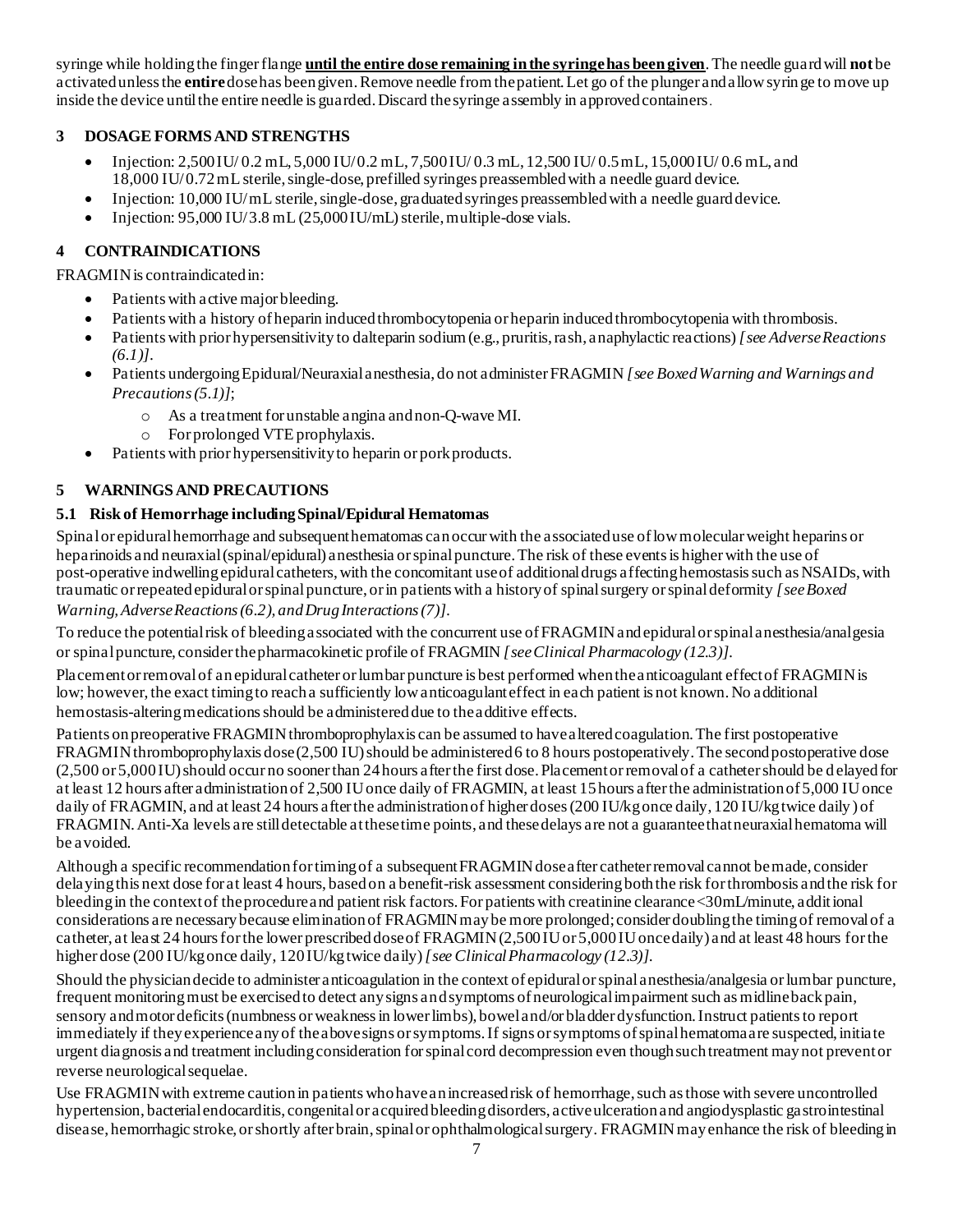patients with thrombocytopenia or platelet defects; severe liver or kidney insufficiency, hypertensive or diabetic retinopathy, and recent gastrointestinal bleeding. Bleeding can occur at any site during therapy with FRAGMIN.

# **5.2 Thrombocytopenia**

Heparin-induced thrombocytopenia can occur with the administration of FRAGMIN. The incidence of this complication is unknown at present. In clinical practice, cases of thrombocytopenia with thrombosis, amputation and death have been observed *[see Contraindications (4)]*. Closely monitor thrombocytopenia of any degree.

In FRAGMIN clinical trials supporting non-cancer indications, platelet counts of <50,000/mm<sup>3</sup> occurred in <1% of patients.

In the clinical trial of adult patients with cancer and acute symptomatic VTE treated for up to 6 months in the FRAGMIN treatment arm, platelet counts of <100,000/mm<sup>3</sup> occurred in 13.6% of patients, including 6.5% who also had platelet counts less than 50,000/mm<sup>3</sup>. In the same clinical trial, thrombocytopenia was reported as an adverse event in 10.9% of patients in the FRAGMIN arm and 8.1% of patients in the Oral Anti-Coagulant (OAC) arm. FRAGMIN dose was decreased or interrupted in patients whose platelet counts fell below 100,000/mm<sup>3</sup>.

In the clinical trial of pediatric patients with or without cancer with acute symptomatic VTE treated for up to 3 months with FRAGMIN, platelet counts of <100,000/mm<sup>3</sup> occurred in 37% of patients, including 21% who also had platelet counts less than 50,000/mm<sup>3</sup>. In the same clinical trial, thrombocytopenia was reported as an adverse reaction in 21% of patients. FRAGMIN dose was interrupted in patients whose platelet counts fell below 50,000/mm<sup>3</sup> .

# **5.3 Risk of Serious Adverse Reactions in Neonates and Infants due to Benzyl Alcohol Preservative**

Use preservative-free FRAGMIN in neonates and infants.

Serious and fatal adverse reactions including "gasping syndrome" can occur in neonates and low-birth weight infants treated with medications that contain the preservative benzyl alcohol. The "gasping syndrome" is characterized by central nervous system depression, metabolic acidosis, and gasping respirations. When prescribing FRAGMIN in infants, consider the combined daily metabolic load of benzyl alcohol from all sources including FRAGMIN multiple-dose vial (contains 14 mg of benzyl alcohol per mL) and other drugs containing benzyl alcohol. The minimum amount of benzyl alcohol at which serious adverse reactions may occur is not known *[see Use in Specific Populations (8.4)].*Because benzyl alcohol may cross the placenta, use caution when administering FRAGMIN preserved with benzyl alcohol to pregnant women. If anticoagulation with FRAGMIN is needed during pregnancy, use preservative-free formulations where possible *[see Use in Specific Populations (8.1)].*

# **5.4 Laboratory Tests**

Periodic routine complete blood counts, including platelet count, blood chemistry, and stool occult blood tests are recommended during the course of treatment with FRAGMIN. When a dministered at recommended prophylaxis doses, routine coagulation tests such as Prothrombin Time (PT) and Activated Partial Thromboplastin Time (APTT) are relatively insensitive measures of FRAGMIN activity and, therefore, unsuitable for monitoring the anticoagulant effect of FRAGMIN. Monitor anti-Xa level periodically in pediatric patients. Anti-Xa may be used to monitor the anticoagulant effect of FRAGMIN, such as in patients with severe renal impairment or if abnormal coagulation parameters or bleeding occurs during FRAGMIN therapy.

# **6 ADVERSE REACTIONS**

The following clinically significant adverse reactions are described in more detail in other sections of the prescribing information**.**

- Risk of Hemorrhage including Spinal/Epidural Hematomas*[see Warnings and Precautions (5.1)]*
- Thrombocytopenia *[see Warnings and Precautions (5.2)]*
- Benzyl Alcohol Preservative Risk to Premature Infants *[see Warnings and Precautions (5.3)]*

# **6.1 Clinical Trials Experience**

Because clinical trials are conducted under widely varying conditions, adverse reaction rates observed in the clinical trials of a drug cannot be directly compared to rates in the clinical trials of another drug and may not accurately reflect the rates observed in practice.

# Hemorrhage

The most commonly reported adverse reactions are hematoma at the injection site and hemorrhagic complications. The risk for bleeding varies with the indication and may increase with higher doses.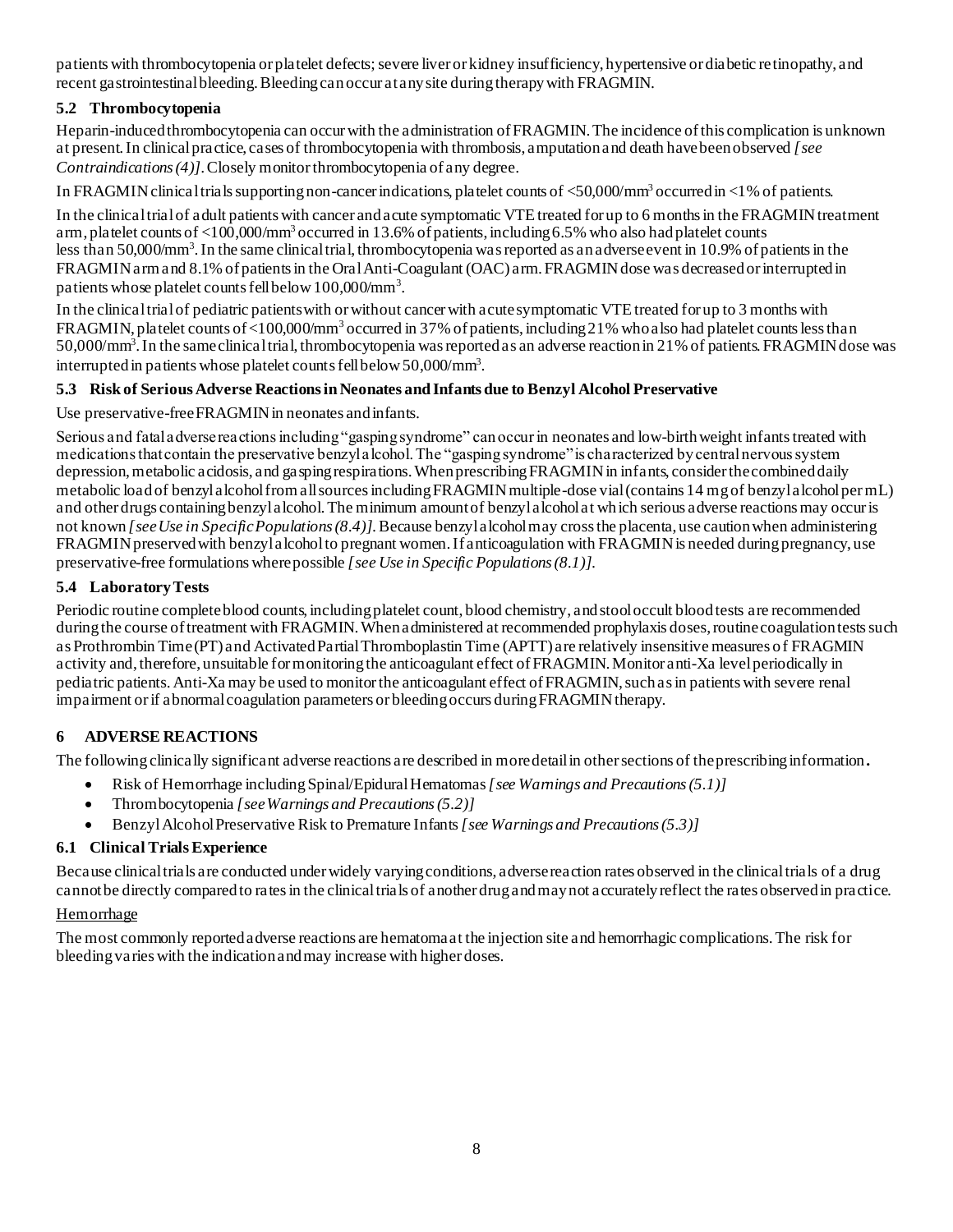## *Unstable Angina and Non-Q-Wave Myocardial Infarction*

Table 7 summarizes major bleeding reactions that occurred with FRAGMIN, heparin, and placebo in clinical trials of unstable angina and non-Q-wave myocardial infarction.

| Table 7                                                                                                                                                                                                                                                      |              |                |            |  |
|--------------------------------------------------------------------------------------------------------------------------------------------------------------------------------------------------------------------------------------------------------------|--------------|----------------|------------|--|
| Major Bleeding Reactions in Unstable Angina and<br><b>Non-Q-Wave Myocardial Infarction</b>                                                                                                                                                                   |              |                |            |  |
| Indication                                                                                                                                                                                                                                                   |              | Dosing Regimen |            |  |
| $H$ eparin <sup>2</sup><br>Placebo<br><b>FRAGMIN</b><br>Unstable Angina and<br>every 12 hr<br>intra venous and<br>$120$ IU/kg/12 hr subcutaneous <sup>1</sup><br>Non-Q-Wave MI<br>subcutaneous <sup>2</sup><br>subcutaneous<br>$n$ (%)<br>$n$ (%)<br>$n$ (%) |              |                |            |  |
| Major Bleeding Reactions <sup>3,4</sup>                                                                                                                                                                                                                      | 15/1497(1.0) | 7/731(1.0)     | 4/760(0.5) |  |

<sup>1</sup> Treatment was administered for 5 to 8 days.<br><sup>2</sup> Henarin intravenous infusion for at least 481

<sup>2</sup> Heparin intravenous infusion for at least 48 hours, APTT 1.5 to 2 times control, then 12,500 U subcutaneously every 12 hours for 5 to 8 days.

 $3$  Aspirin (75 to 165 mg per day) and beta blocker therapies were administered concurrently.

<sup>4</sup> Bleeding reactions were considered major if: 1) accompanied by a decrease in hemoglobin of ≥2 g/dL in connection with clinical symptoms; 2) a transfusion was required; 3) bleeding led to interruption of treatment or death; or 4) intracranial bleeding.

#### Hip Replacement Surgery

Table 8 summarizes: 1) all major bleeding reactions and, 2) other bleeding reactions possibly or probably related to treatment with FRAGMIN (preoperative dosing regimen), warfarin sodium, or heparin in two hip replacement surgery clinical trials.

| Table 8                                               |                                                                        |                                                             |                                                                        |                                                                 |
|-------------------------------------------------------|------------------------------------------------------------------------|-------------------------------------------------------------|------------------------------------------------------------------------|-----------------------------------------------------------------|
|                                                       |                                                                        | <b>Bleeding Reactions Following Hip Replacement Surgery</b> |                                                                        |                                                                 |
| Indication                                            | <b>FRAGMIN</b> vs<br>Warfarin Sodium                                   |                                                             | <b>FRAGMIN</b> vs<br>Heparin                                           |                                                                 |
|                                                       | Dosing Regimen                                                         |                                                             | Dosing Regimen                                                         |                                                                 |
| Hip<br>Replacement<br>Surgery                         | FRAGMIN <sup>2</sup><br>5,000 IU once daily<br>subcutaneous<br>$n$ (%) | Warfarin<br>Sodium <sup>1</sup> oral<br>$n$ (%)             | FRAGMIN <sup>4</sup><br>5,000 IU once daily<br>subcutaneous<br>$n$ (%) | Heparin<br>5,000 U three times<br>a day subcutaneous<br>$n$ (%) |
| Major Bleeding<br>Reactions <sup>3</sup>              | 7/274(2.6)                                                             | 1/279(0.4)                                                  | 0                                                                      | 3/69(4.3)                                                       |
| Other Bleeding<br>Reactions <sup>5</sup><br>Hematuria | 8/274(2.9)                                                             | 5/279(1.8)                                                  | 0                                                                      | 0                                                               |
| Wound Hematoma                                        | 6/274(2.2)                                                             | $\theta$                                                    | $\theta$                                                               | $\Omega$                                                        |
| Injection Site Hematoma                               | 3/274(1.1)                                                             | <b>NA</b>                                                   | 2/69(2.9)                                                              | 7/69(10.1)                                                      |

<sup>1</sup> Warfarin sodium dosage was adjusted to maintain a prothrombin time index of 1.4 to 1.5, corresponding to an International Normalized Ratio (INR) of approximately 2.5.

2 Includes three treated patients who did not undergo a surgical procedure.

<sup>3</sup> A bleeding event was considered major if: 1) hemorrhage caused a significant clinical event, 2) it was associated with a hemo globin decrease of  $\geq$  g/dL or transfusion of 2 or more units of blood products, 3) it resulted in reoperation due to bleeding, or 4) it involved retroperitoneal or intracranial hemorrhage.

4 Includes two treated patients who did not undergo a surgical procedure.

<sup>5</sup> Occurred at a rate of at least 2% in the group treated with FRAGMIN 5,000 IU once daily.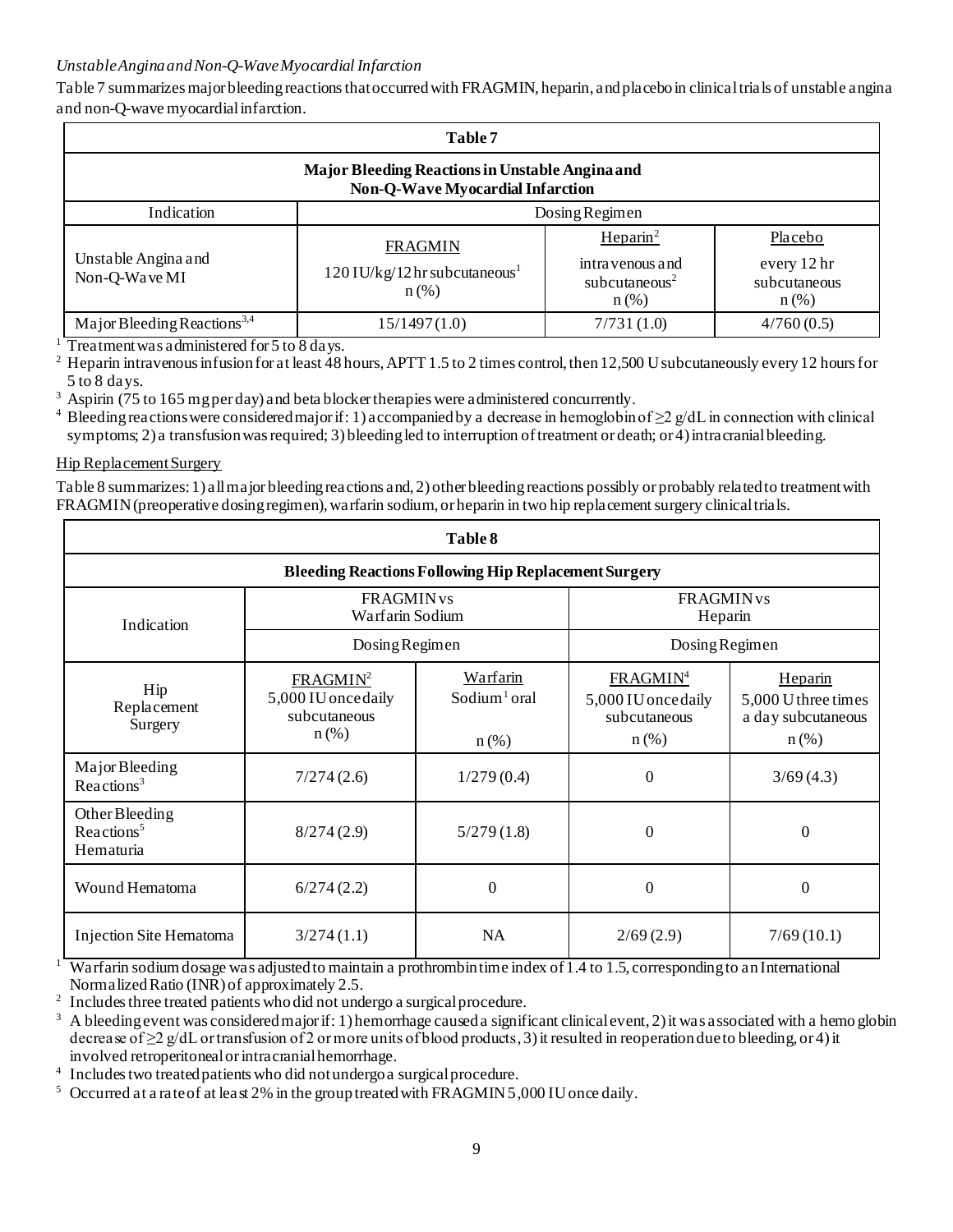Six of the patients treated with FRAGMIN experienced seven major bleeding reactions. Two of the reactions were wound hematoma (one requiring reoperation), three were bleeding from the operative site, one was intraoperative bleeding due to vessel damage, and one was gastrointestinal bleeding.

In the third hip replacement surgery clinical trial, the incidence of major bleeding reactions was similar in all three treatment groups: 3.6% (18/496) for patients who started FRAGMIN before surgery; 2.5% (12/487) for patients who started FRAGMIN after surgery; and 3.1% (15/489) for patients treated with warfarin sodium.

#### Abdominal Surgery

Table 9 summarizes bleeding reactions that occurred in clinical trials which studied FRAGMIN 2,500 and 5,000 IU administered once daily to abdominal surgery patients.

| Table 9                           |                                                                     |                                                       |                                                                     |                                                                     |
|-----------------------------------|---------------------------------------------------------------------|-------------------------------------------------------|---------------------------------------------------------------------|---------------------------------------------------------------------|
|                                   |                                                                     | <b>Bleeding Reactions Following Abdominal Surgery</b> |                                                                     |                                                                     |
| Indication                        | FRAGMIN vs Placebo                                                  |                                                       | FRAGMIN vs FRAGMIN                                                  |                                                                     |
|                                   | Dosing Regimen                                                      |                                                       |                                                                     | Dosing Regimen                                                      |
| Abdominal<br>Surgery              | <b>FRAGMIN</b><br>2,500 IU<br>once<br>daily subcutaneous<br>$n$ (%) | Placebo<br>once daily<br>subcutaneous<br>$n$ (%)      | <b>FRAGMIN</b><br>2,500 IU<br>once<br>daily subcutaneous<br>$n$ (%) | <b>FRAGMIN</b><br>5,000 IU<br>once<br>daily subcutaneous<br>$n$ (%) |
| Postoperative<br>Transfusions     | 14/182<br>(7.7)                                                     | 13/182<br>(7.1)                                       | 89/1,025<br>(8.7)                                                   | 125/1,033<br>(12.1)                                                 |
| Wound<br>Hematoma                 | 2/79<br>(2.5)                                                       | 2/77<br>(2.6)                                         | 1/1,030<br>(0.1)                                                    | 4/1,039<br>(0.4)                                                    |
| Reoperation<br>Due to Bleeding    | 1/79<br>(1.3)                                                       | 1/78<br>(1.3)                                         | 2/1,030<br>(0.2)                                                    | 13/1,038<br>(1.3)                                                   |
| <b>Injection Site</b><br>Hematoma | 8/172<br>(4.7)                                                      | 2/174<br>(1.1)                                        | 36/1,026<br>(3.5)                                                   | 57/1,035<br>(5.5)                                                   |

| Table 9 Cont.                     |                                                                                                                                                                                                                                                                         |                 |                                                       |                  |  |
|-----------------------------------|-------------------------------------------------------------------------------------------------------------------------------------------------------------------------------------------------------------------------------------------------------------------------|-----------------|-------------------------------------------------------|------------------|--|
|                                   |                                                                                                                                                                                                                                                                         |                 | <b>Bleeding Reactions Following Abdominal Surgery</b> |                  |  |
| FRAGMIN vs Heparin                |                                                                                                                                                                                                                                                                         |                 |                                                       |                  |  |
| Indication                        |                                                                                                                                                                                                                                                                         |                 | Dosing Regimen                                        |                  |  |
| Abdominal<br>Surgery              | <b>FRAGMIN</b><br><b>FRAGMIN</b><br>Heparin<br>Heparin<br>2,500 IU<br>5,000 U<br>5,000 IU<br>5,000 U<br>twice daily<br>once<br>once<br>twice daily subcutaneous<br>subcutaneous<br>daily subcutaneous<br>daily subcutaneous<br>$n$ (%)<br>$n$ (%)<br>$n$ (%)<br>$n$ (%) |                 |                                                       |                  |  |
| Postoperative<br>Transfusions     | 26/459<br>(5.7)                                                                                                                                                                                                                                                         | 36/454<br>(7.9) | 81/508<br>(15.9)                                      | 63/498<br>(12.7) |  |
| Wound<br>Hematoma                 | 16/467<br>(3.4)                                                                                                                                                                                                                                                         | 18/467<br>(3.9) | 12/508<br>(2.4)                                       | 6/498<br>(1.2)   |  |
| Reoperation<br>Due to Bleeding    | 2/392<br>(0.5)                                                                                                                                                                                                                                                          | 3/392<br>(0.8)  | 4/508<br>(0.8)                                        | 2/498<br>(0.4)   |  |
| <b>Injection Site</b><br>Hematoma | 1/466<br>(0.2)                                                                                                                                                                                                                                                          | 5/464<br>(1.1)  | 36/506<br>(7.1)                                       | 47/493<br>(9.5)  |  |

In a trial comparing FRAGMIN 5,000 IU once daily to FRAGMIN 2,500 IU once daily in patients undergoing surgery for malignancy, the incidence of bleeding reactions was 4.6% and 3.6%, respectively (n.s.). In a trial comparing FRAGMIN 5,000 IU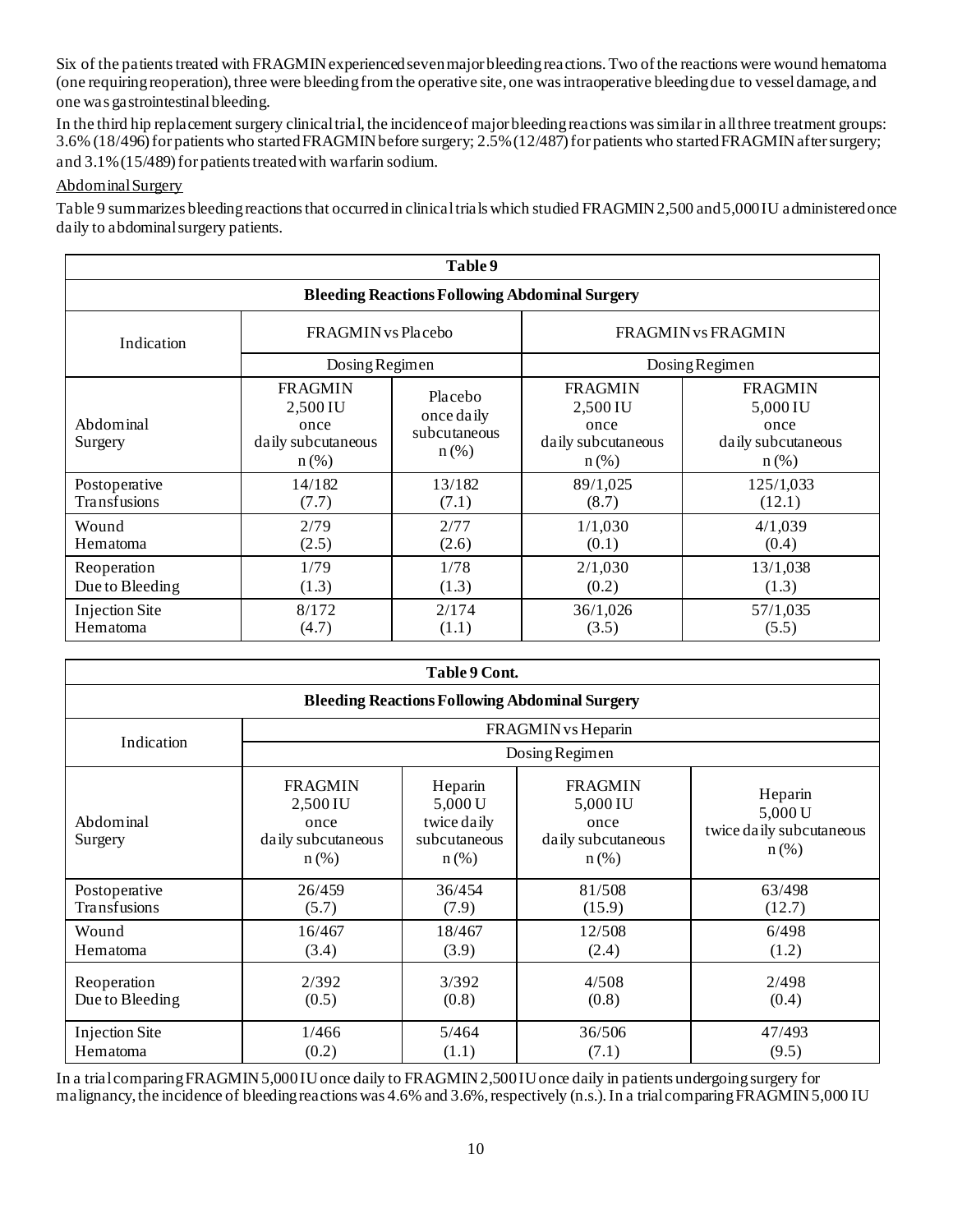once daily to heparin 5,000 U twice daily, in the malignancy subgroup the incidence of bleeding reactions was 3.2% and 2.7%, respectively for FRAGMIN and Heparin (n.s.).

# *Medical Patients with Severely Restricted Mobility During Acute Illness*

Table 10 summarizes major bleeding reactions that occurred in a clinical trial of medical patients with severely restricted m obility during acute illness.

| Table 10                                                                                             |                                                               |                                               |  |  |
|------------------------------------------------------------------------------------------------------|---------------------------------------------------------------|-----------------------------------------------|--|--|
| <b>Bleeding Reactions in Medical Patients with Severely Restricted Mobility During Acute Illness</b> |                                                               |                                               |  |  |
| Indication<br>Dosing Regimen                                                                         |                                                               |                                               |  |  |
| Medical Patients with Severely<br><b>Restricted Mobility</b>                                         | <b>FRAGMIN</b><br>5,000 IU once daily subcutaneous<br>$n(\%)$ | Placebo<br>once daily subcutaneous<br>$n$ (%) |  |  |
| Major Bleeding Reactions <sup>1</sup> at Day 14                                                      | 8/1,848(0.4)                                                  | 0/1,833(0)                                    |  |  |
| Major Bleeding Reactions <sup>1</sup> at Day 21                                                      | 9/1,848(0.5)                                                  | 3/1,833(0.2)                                  |  |  |

 $1$  A bleeding event was considered major if: 1) it was accompanied by a decrease in hemoglobin of  $\geq 2$  g/dL in connection with clinical symptoms; 2) intraocular, spinal/epidural, intracranial, or retroperitoneal bleeding; 3) required transfusion of ≥2 units of blood products; 4) required significant medical or surgical intervention; or 5) led to death.

Three of the major bleeding reactions that occurred by Day 21 were fatal, all due to gastrointestinal hemorrhage (two patients in the group treated with FRAGMIN and one in the group receiving placebo).

Adult Patients with Cancer and Acute Symptomatic VTE

Table 11 summarizes the number of patients with bleeding reactions that occurred in the clinical trial of adult patients with cancer an d acute symptomatic VTE. A bleeding event was considered major if it: 1) was accompanied by a decrease in hemoglobin of  $\geq 2$  g/dL in connection with clinical symptoms; 2) occurred at a critical site (intraocular, spinal/epidural, intracranial, retroperitoneal, or pericardial bleeding); 3) required transfusion of  $\geq 2$  units of blood products; or 4) led to death. Minor bleeding was classified as clinically overt bleeding that did not meet criteria for major bleeding.

At the end of the six-month study, a total of 46 (13.6%) patients in the FRAGMIN arm and 62 (18.5%) patients in the OAC arm experienced any bleeding event. One bleeding event (hemoptysis in a patient in the FRAGMIN arm at Day 71) was fatal.

| Table 11                 |                                                                         |                                               |                                                                                                                                            |              |                                                                                                                      |                                                 |  |
|--------------------------|-------------------------------------------------------------------------|-----------------------------------------------|--------------------------------------------------------------------------------------------------------------------------------------------|--------------|----------------------------------------------------------------------------------------------------------------------|-------------------------------------------------|--|
|                          | Bleeding Reactions (Major and Any) (As treated population) <sup>1</sup> |                                               |                                                                                                                                            |              |                                                                                                                      |                                                 |  |
| Study                    |                                                                         | <b>FRAGMIN</b>                                | 200 IU/kg (max. 18,000 IU) subcutaneous once<br>daily x 1 month, then $150$ IU/kg (max. $18,000$<br>IU) subcutaneous once daily x 5 months |              | OAC<br>FRAGMIN 200 IU/kg (max 18,000 IU) subcutaneous once<br>daily x 5-7 days and OAC for 6 months (target INR 2-3) |                                                 |  |
| period                   | Numberat<br>risk                                                        | Patients with<br>Major<br>Bleeding<br>$n$ (%) | Patients with<br>Any Bleeding<br>$n$ (%)                                                                                                   | Numberatrisk | Patients with<br>Major Bleeding<br>$n$ (%)                                                                           | Patients with Any<br><b>Bleeding</b><br>$n$ (%) |  |
| Total<br>during<br>study | 338                                                                     | 19(5.6)                                       | 46(13.6)                                                                                                                                   | 335          | 12(3.6)                                                                                                              | 62(18.5)                                        |  |
| Week 1                   | 338                                                                     | 4(1.2)                                        | 15(4.4)                                                                                                                                    | 335          | 4(1.2)                                                                                                               | 12(3.6)                                         |  |
| Weeks 2-4                | 332                                                                     | 9(2.7)                                        | 17(5.1)                                                                                                                                    | 321          | 1(0.3)                                                                                                               | 12(3.7)                                         |  |
| Weeks $5-28$             | 297                                                                     | 9(3.0)                                        | 26(8.8)                                                                                                                                    | 267          | 8(3.0)                                                                                                               | 40(15.0)                                        |  |

 $\frac{1}{1}$  Patients with multiple bleeding episodes within any time interval were counted only once in that interval. However, patients with multiple bleeding episodes that occurred at different time intervals were counted once in each interval in which the event occurred.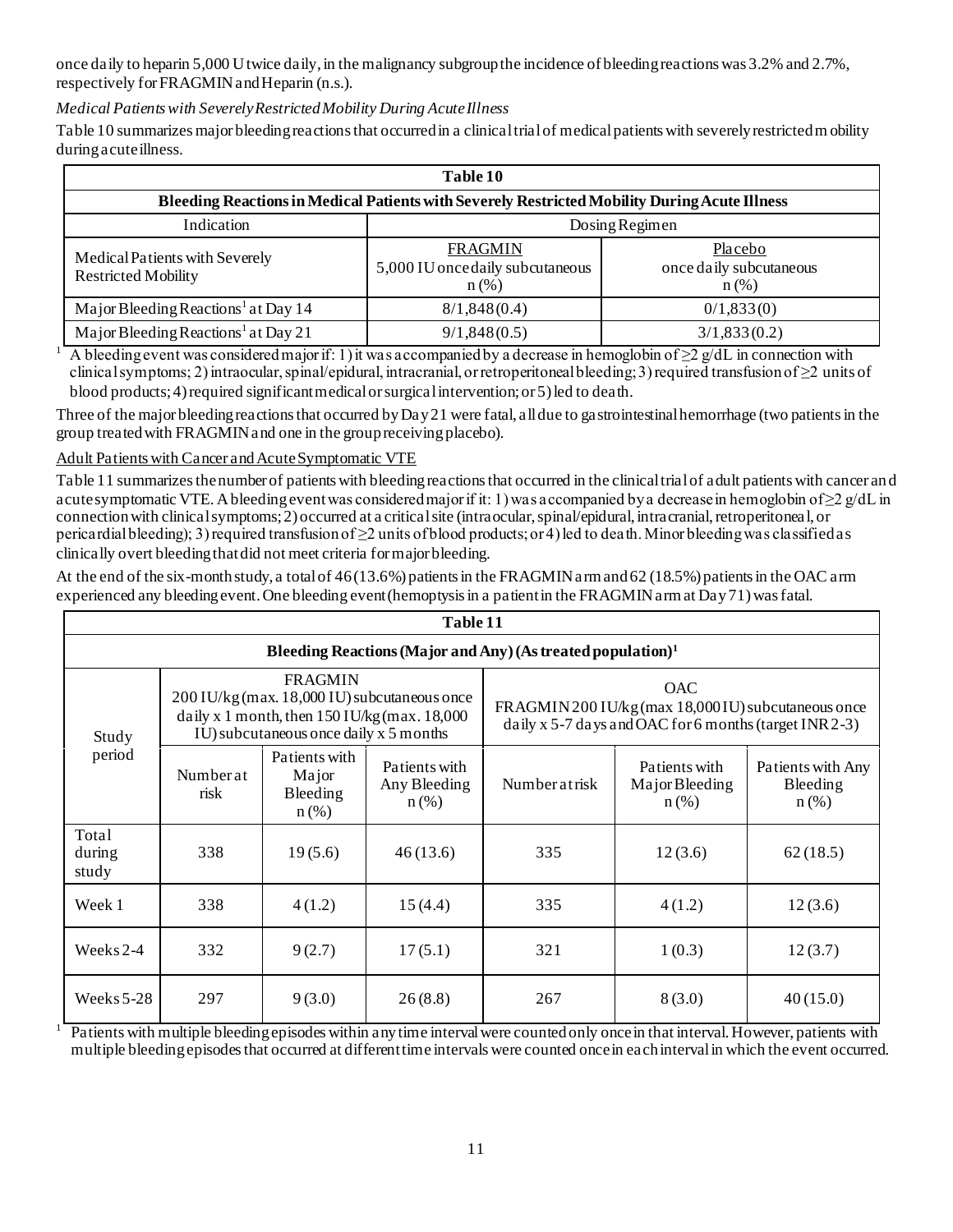#### Elevations of Serum Transaminases

In FRAGMIN clinical trials supporting non-cancer indications, where hepatic transaminases were measured, asymptomatic increases in transaminase levels (SGOT/AST and SGPT/ALT) greater than three times the upper limit of normal of the laboratory reference range were seen in 4.7% and 4.2%, respectively, of patients during treatment with FRAGMIN.

In the FRAGMIN clinical trial of patients with cancer and acute symptomatic venous thromboembolism treated with FRAGMIN for up to 6 months, asymptomatic increases in transaminase levels, AST and ALT, greater than three times the upper limit of normal of the laboratory reference range were reported in 8.9% and 9.5% of patients, respectively. The frequencies of Grades 3 and 4 increases in AST and ALT, as classified by the National Cancer Institute, Common Toxicity Criteria (NCI-CTC) Scoring System, were 3% and 3.8%, respectively. Grades 2, 3 & 4 combined have been reported in 12% and 14% of patients, respectively.

# **Other**

*Allergic Reactions:* Allergic reactions (i.e., pruritus, rash, fever, injection site reaction, bullous eruption) have occurred. Cases of anaphylactoid reactions have been reported.

*Local Reactions:* Pain at the injection site was reported in 4.5% of patients treated with FRAGMIN 5,000 IU once daily vs 11.8% of patients treated with heparin 5,000 U twice daily in the abdominal surgery trials. In the hip replacement trials, pain at inj ection site was reported in 12% of patients treated with FRAGMIN 5,000 IU once daily vs 13% of patients treated with heparin 5,000 U three times a day.

# Pediatric Patients with Symptomatic VTE

The data below reflect exposure to FRAGMIN from two studies in pediatric patients from newborn to less than 18 years of a ge with or without cancer and symptomatic VTE  $(n = 50)$ . Patients were started on FRAGMIN using age and weight-based dosing via subcutaneous injection twice daily. Anti-Xa levels were measured prior to the 4<sup>th</sup> dose and then periodically to determine whether dose adjustments were required, using  $25 \text{ IU/kg}$  increments, to achieve a target anti-Xa level of  $0.5 - 1.0 \text{ IU/ml}$ . The median time on treatment with FRAGMIN was 86 days (range 2 to 170 days).

In pediatric patients with symptomatic VTE, the most common (greater than 10%) adverse reactions were injection site bruising (30%), contusion (12%), and epistaxis (10%).

Major bleeding was defined as any fatal bleeding, clinically overt bleeding with a decrease in hemoglobin of  $\geq 2$ gm/dl in 24 hours, overt bleeding deemed by the attending physician to be unrelated to the subject's underlying condition and accompanied by blo od product administration, overt bleeding that was retroperitoneal, intracranial, intraspinal, intraocular, or intraarticular, or overt bleeding deemed by the attending physician to necessitate permanent discontinuation of trial medication. Major bleeding (intestinal hematoma) occurred in one patient (2%). Discontinuation due to adverse reactions occurred in 12% of patients, most often due to thrombocytopenia (4%).

# **6.2 Postmarketing Experience**

The following adverse reactions have been identified during postapprovaluse of FRAGMIN. Because these reactions are reported voluntarily from a population of uncertain size, it is not always possible to reliably estimate their frequency or establish a causal relationship to drug exposure.

Since first international market introduction in 1985, there have been more than 15 reports of epidural or spinal hematoma formation with concurrent use of FRAGMIN and spinal/epidural anesthesia or spinal puncture. The majority of patients had postoperative indwelling epidural catheters placed for analgesia or received additional drugs affecting hemostasis. In some cases the hematoma resulted in long-term or permanent paralysis (partial or complete) *[see Boxed Warning]*.

*Musculoskeletal System:* Osteoporosis

*Skin or subcutaneous tissues disorders:*Skin necrosis, cases of alopecia reported that improved on drug discontinuation

# **7 DRUG INTERACTIONS**

The use of FRAGMIN in patients receiving oral anticoagulants, platelet inhibitors, and thrombolytic agents may increase the risk of bleeding *[see Warnings and Precautions (5)]*.

# **8 USE IN SPECIFIC POPULATIONS**

# **8.1 Pregnancy**

#### Risk Summary

Available data from published literature and postmarketing reports have not reported a clear association with FRAGMIN and adverse developmental outcomes. There are risks to the mother associated with untreated VTE in pregnancy, and a potential for adverse effects on the preterm infant when FRAGMIN is used in pregnancy *(see Clinical Considerations)*. In animal reproduction studies, there was no evidence of embryo-fetal toxicity or teratogenicity when dalteparin sodium was administered to pregnant rats and rabbits during organogenesis at doses 2 to 4 times (rats) and 4 times (rabbits) the human dose of 100 IU/kg dalteparin based on the b ody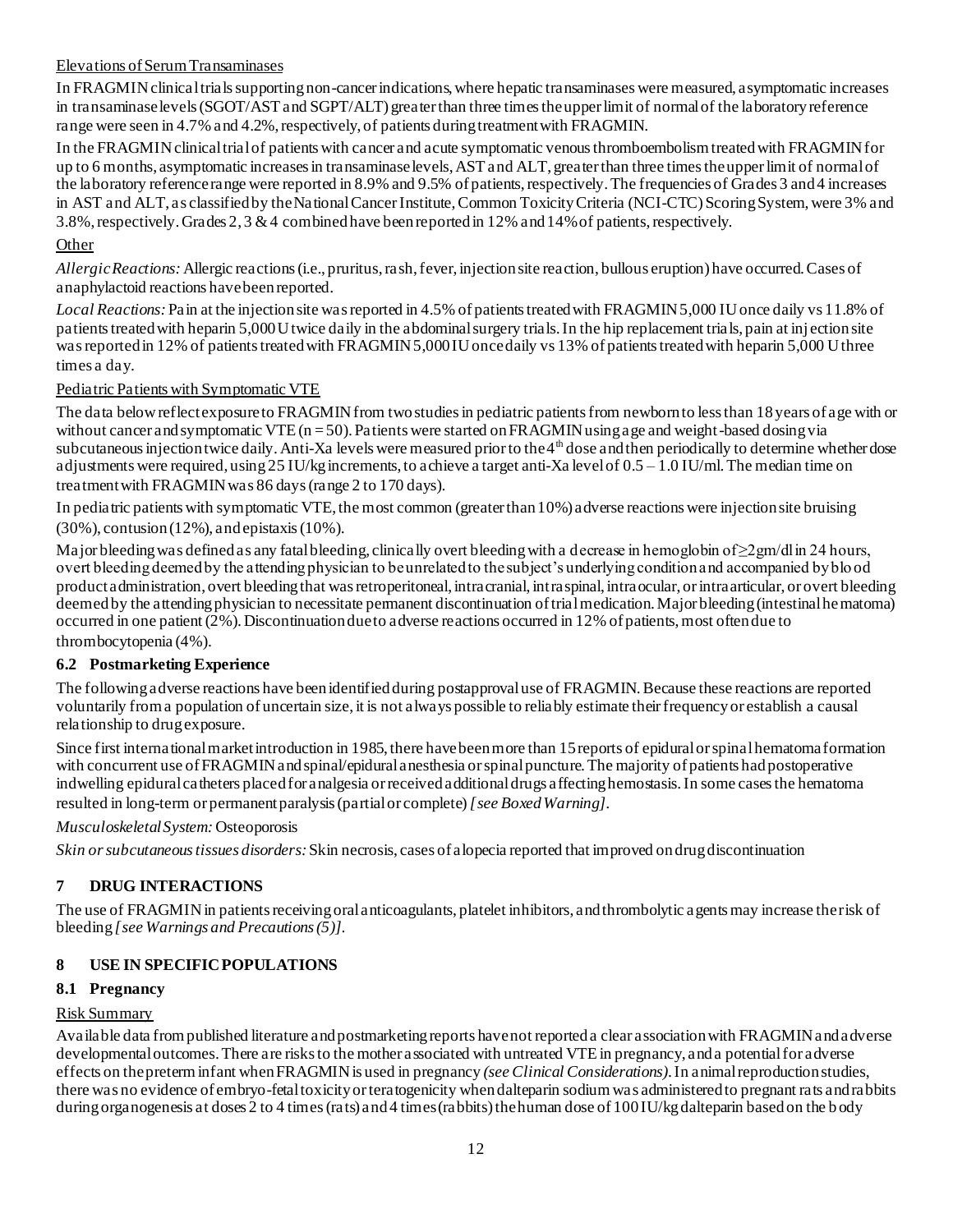surface area *(see Data)*.Because animal reproduction studies are not always predictive of human response, FRAGMIN should be used during pregnancy only if clearly needed.

The estimated background risk of major birth defects and miscarriage for the indicated population is unknown. All pregnancies have a background risk of birth defect, loss, or other adverse outcomes. In the U.S. general population, the estimated background risk of major birth defects and miscarriage in clinically recognized pregnancies is 2-4% and 15-20%, respectively.

#### Clinical Considerations

## *Disease-Associated Maternal and/or Embryo/Fetal Risk*

Published data describe that women with a previous history of VTE in pregnancy are at higher risk for recurrence during subsequent pregnancies compared to those with no risk factor for VTE (4.5% versus 2.7% respectively, relative risk 1.7, 95% CI: 1.0 -2.8).

#### *Fetal/Neonatal Adverse Reactions*

Cases of "gasping syndrome" have occurred in premature infants when large amounts of benzyl alcohol have been administered (99-404 mg/kg/day). The 3.8 mL multiple-dose vials of FRAGMIN contain 14 mg/mL of benzyl alcohol *[see Warnings and Precautions (5.3)]*.

## Data

## *Animal Data*

In reproductive and developmental toxicity studies, pregnant rats and rabbits received dalteparin sodium during organogenesis at intravenous doses up to 2,400 IU/kg  $(14,160$  IU/m<sup>2</sup>) (rats) and 4,800 IU/kg  $(40,800$  IU/m<sup>2</sup>) (rabbits). These exposures were 2 to 4 times (rats) and 4 times (rabbits) the human dose of 100 IU/kg dalteparin based on the body surface area. These studies revea led no evidence of teratogenicity or embryo-fetal toxicity.

#### **8.2 Lactation**

## Risk Summary

Limited published data indicate that dalteparin is present in human milk in small amounts *(see Data)*. No adverse effects on the breastfed infant have been reported. There are no data on the effects of the drug on milk production. Oral absorption of dalteparin is expected to be low, but the clinical implications, if any, of this small amount of anticoagulant activity on a breastfed infant are unknown. The developmental and health benefits of breastfeeding should be considered along with the mother's clinical need for FRAGMIN and any potential adverse effects on the breastfed child from FRAGMIN or from the underlying maternal condition.

## Data

A study evaluated samples of maternal blood and breast milk in 15 lactating women receiving prophylactic doses of dalteparin in the immediate postpartum period (days 4-8 after Cesarean-section). The samples were collected before and 3-4 hours after daily injections of 2500 IU dalteparin. Small amounts of anti-Xa activity (range <0.005 to 0.037 IU/mL) in breast milk were detected in 11 of the 15 women. Because this study evaluated colostrum or transitional milk at a single timepoint during the 24-hour dosinginterval, the clinical relevance of this data is unclear in regardto passage of drug into mature milk and the quantification of drug exposure to the infant over the full dosing interval.

#### **8.4 Pediatric Use**

The safety and effectiveness of FRAGMIN for the treatment of symptomatic venous thromboembolism (VTE) in patients have been established in pediatric patients aged 1 month and older.

Use of FRAGMIN for this indication is supported by evidence from well-controlled studies in adults with additional pharmacokinetic, pharmacodynamic, efficacy, and safety data from two separate studies in pediatric patients aged 1 month and older with symptomatic VTE *[see Adverse Reactions (6.1), Clinical Pharmacology (12.3), and Clinical Studies (14.5]*. The frequency, type and severity of adverse reactions observed were generally consistent with those observed in adults.

#### Use preservative-free FRAGMIN in neonates and infants.

Serious adverse reactions including fatal reactions and the "gasping syndrome' occurred in premature neonates and low-birth weight infants in the neonatal intensive care unit who received benzyl alcohol preserved medications. In these cases, benzyl alcohol dosages of 99 to 234 mg/kg/day produced high levels of benzyl alcohol and its metabolites in the blood and urine (blood levels of benzyl alcohol were 0.61 to 1.378 mmol/L). Additional adverse reactions included gradual neurological deterioration, seizures, intracranial hemorrhage, hematologic abnormalities, skin breakdown, hepatic and renal failure, hypotension, bradycardia, and cardiovascular collapse. Preterm, low-birth weight infants may be more likely to develop these reactions because they may be less able to metabolize benzyl alcohol.

When prescribing FRAGMIN multiple-dose vials in infants consider the combined daily metabolic load of benzyl alcohol from all sources including FRAGMIN multiple-dose vials (FRAGMIN contains 14 mg of benzyl alcohol per mL) and other drugs containing benzyl alcohol. The minimum amount of benzyl alcohol at which serious adverse reactions may occur is not known *[see Warnings and Precautions (5.3)]*.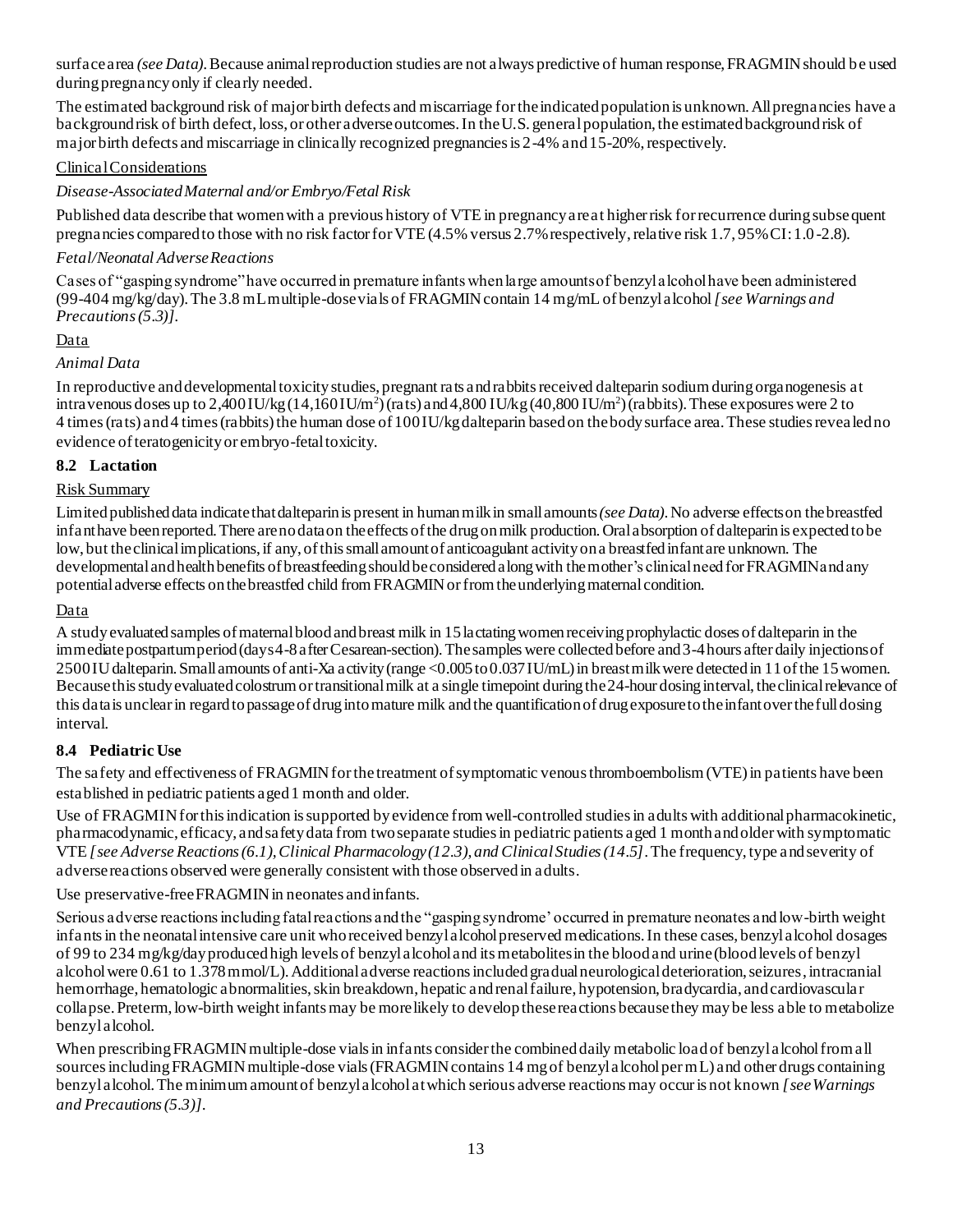The long-term effects of treatment with FRAGMIN in pediatric patients, including effects on growth and bone metabolism, are unknown.

# **8.5 Geriatric Use**

Of the total number of patients in clinical studies of FRAGMIN, 5,516patients were 65 years of age or older and 2,237 were 75 or older. No overall differences in effectiveness were observed between these subjects and younger subjects. Some studies suggest that the risk of bleeding increases with age. Postmarketing surveillance and literature reports have not revealed additional differences in the safety of FRAGMIN between elderly and younger patients. Give careful attention to dosing intervals and concomitant medications (especially antiplatelet medications) in geriatric patients, particularly in those with low body weight (<45 kg) and those predisposed to decreased renal function *[see Warnings and Precautions (5) and Clinical Pharmacology (12)]*.

# **10 OVERDOSAGE**

An excessive dosage of FRAGMIN Injection may lead to hemorrhagic complications. These may generally be stopped by slow intravenous injection of protamine sulfate (1% solution), at a dose of 1 mg protamine for every 100 anti-Xa IU of FRAGMIN given. If the APTT measured 2 to 4 hours after the first infusion remains prolonged, a second infusion of 0.5 mg protamine sulfate per 100 anti-Xa IU of FRAGMIN may be administered. Even with these additional doses of protamine, the APTT may remain more prolonged than would usually be found following administration of unfractionated heparin. In all cases, the anti-Xa activity is never completely neutralized (maximum about 60 to 75%).

Take particular care to avoid overdosage with protamine sulfate. Administration of protamine sulfate can cause severe hypotensive and anaphylactoid reactions. Because fatal reactions, often resembling anaphylaxis, have been reported with protamine sulfate, give protamine sulfate only when resuscitation techniques and treatment for anaphylactic shock are readily available. For additional information, consult the labeling of Protamine Sulfate Injection, USP, products.

# **11 DESCRIPTION**

FRAGMIN Injection (dalteparin sodium injection) is a sterile, low molecular weight heparin. It is available in single-dose, prefilled syringes preassembled with a needle guard device, and multiple-dose vials. With reference to the W.H.O. First International Low Molecular Weight Heparin Reference Standard, each syringe contains either 2,500, 5,000, 7,500, 10,000, 12,500, 15,000 or 18,000 anti-Xa international units (IU), equivalent to 16, 32, 48, 64, 80, 96 or 115.2 mg dalteparin sodium, respectively. Each multiple-dose vial contains either 10,000 or 25,000 anti-Xa IU per 1 mL (equivalent to 64 or 160 mg dalteparin sodium, respectively), for a total of 95,000 anti-Xa IU per vial.

Each prefilled syringe also contains Water for Injection and sodium chloride, when required, to maintain physiologic ionic strength. The prefilled syringes are preservative-free. Each multiple-dose vial also contains Water for Injection and 14 mg of benzyl alcohol per mL as a preservative. The pH of both formulations is 5.0 to 7.5. When necessary, the pH of FRAGMIN is adjusted with hydrochloric acid and/or sodium hydroxide *[see Dosage and Administration (2.7) and How Supplied/Storage and Handling (16)]*.

Dalteparin sodium is produced through controlled nitrous acid depolymerization of sodium heparin from porcine intestinal mucosa followed by a chromatographic purification process. It is composed of strongly acidic sulfated polysaccharide chains (oligosa ccharide, containing 2,5-anhydro-D-mannitol residues as end groups) with an average molecular weight of 5,000 and about 90% of the material within the range 2,000–9,000. The molecular weight distribution is:

| <3000 daltons          | $3.0 - 15%$     |
|------------------------|-----------------|
| 3,000 to 8,000 daltons | $65.0 - 78.0\%$ |
| >8,000 daltons         | $14.0 - 26.0\%$ |

Structural Formula



# **12 CLINICAL PHARMACOLOGY**

# **12.1 Mechanism of Action**

Dalteparin is a low molecular weight heparin with antithrombotic properties. It acts by enhancing the inhibition of Factor Xa and thrombin by antithrombin. In humans, dalteparin potentiates preferentially the inhibition of coagulation Factor Xa, while only slightly affecting the activated partial thromboplastin time (APTT).

# **12.2 Pharmacodynamics**

Doses of FRAGMIN Injection of up to 10,000 anti-Xa IU administered subcutaneously as a single dose or two 5,000 IU doses 12 hours apart to healthy subjects did not produce a significant change in platelet aggregation, fibrinolysis, or global clotting tests such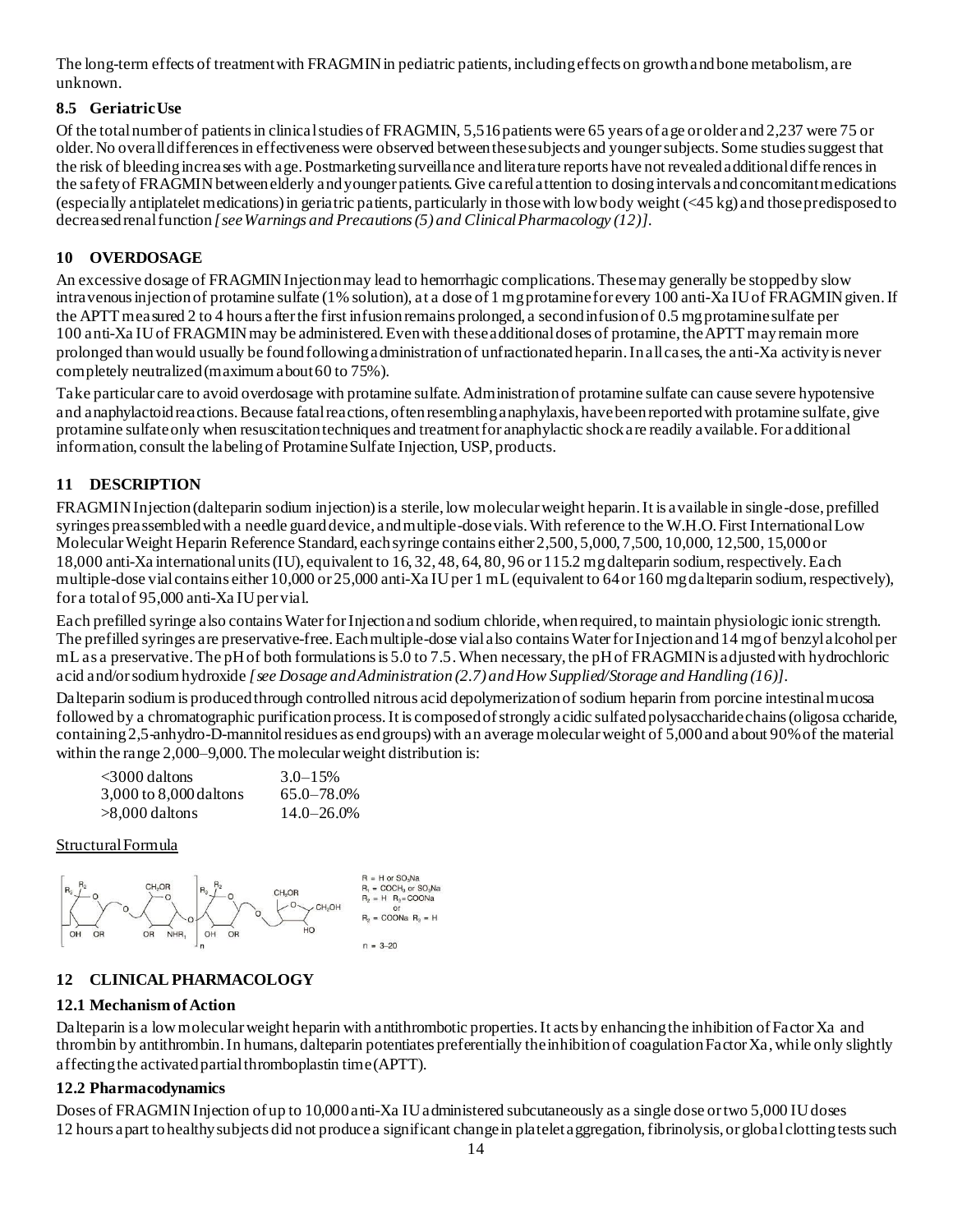as prothrombin time (PT), thrombin time (TT) or APTT. Subcutaneous administration of doses of 5,000 IU twice daily of FRAGMIN for seven consecutive days to patients undergoing abdominal surgery did not markedly affect APTT, Platelet Factor 4 (PF4), or lipoprotein lipase.

## **12.3 Pharmacokinetics**

# Adults

Mean peak levels of plasma anti-Xa activity following single subcutaneous doses of 2,500, 5,000 and 10,000 IU were 0.19  $\pm$  0.04,  $0.41 \pm 0.07$  and  $0.82 \pm 0.10$  IU/mL, respectively, and were attained in about 4 hours in most subjects. Absolute bioavailability in healthy volunteers, measured as the anti-Xa activity, was  $87 \pm 6\%$ . Increasing the dose from 2,500 to 10,000 IU resulted in an overall increase in anti-Xa AUC that was greater than proportional by about one-third.

Peak anti-Xa activity increased more or less linearly with dose over the same dose range. There appeared to be no appreciable accumulation of anti-Xa activity with twice-daily dosing of 100 IU/kg subcutaneously for up to 7 days.

The volume of distribution for dalteparin anti-Xa activity was 40 to 60 mL/kg. The mean plasma clearances of dalteparin anti-Xa activity in normal volunteers following single intravenous bolus doses of 30 and 120 anti-Xa IU/kg were 24.6  $\pm$  5.4 and  $15.6 \pm 2.4$  mL/hr/kg, respectively. The corresponding mean disposition half-lives were  $1.47 \pm 0.3$  and  $2.5 \pm 0.3$  hours.

Following intravenous doses of 40 and 60 IU/kg, mean terminal half-lives were  $2.1 \pm 0.3$  and  $2.3 \pm 0.4$  hours, respectively. Longer apparent terminal half-lives (3 to 5 hours) are observed following subcutaneous dosing, possibly due to delayed absorption. In patients with chronic renal insufficiency requiring hemodialysis, the mean terminal half-life of anti-Xa activity following a single intravenous dose of 5,000 IU FRAGMIN was  $5.7 \pm 2.0$  hours, i.e., considerably longer than values observed in healthy volunteers, therefore, greater accumulation can be expected in these patients.

## Pediatric Patients

The pharmacokinetics of twice-daily subcutaneous dalteparin, measured as anti-Xa activity, was characterized in 89 pediatric patients with or without cancer from two clinical studies and 1 observational study. Dalteparin pharmacokinetics (PK) were described by a 1-compartment model with linear absorption and elimination and PK parameters are shown in Table 12. After correcting for the body weight, clearance (CL/F) decreased with increasing age, while volume of distribution at steady-state ( $V<sub>d</sub>/F$ ) remained similar. The mean elimination half-life increased with age.

| Table 12                                 |                                                                  |                                                |                                            |                               |                                                  |
|------------------------------------------|------------------------------------------------------------------|------------------------------------------------|--------------------------------------------|-------------------------------|--------------------------------------------------|
|                                          | Pharmacokinetic Parameters of Dalteparin in Pediatric Population |                                                |                                            |                               |                                                  |
| Parameter                                | 3 Weeks to<br>$<8$ Weeks                                         | $\geq$ 8 Weeks to<br>$\langle 2 \rangle$ Years | $>2$ Years to<br>$\langle 8 \text{ Years}$ | $>8$ Years to<br>$<$ 12 Years | $\geq$ 12 Years to<br>$\langle 20 \text{ Years}$ |
| Median Age (range) (years)               | $0.06(0.04 - 0.14)$                                              | $0.5(0.2 - 1.91)$                              | $4.47(2.01 - 7.6)$                         | $9.62(8.01-10.5)$             | $15.9(12.0-19.5)$                                |
| Derived Mean (SD) CL/F<br>(mL/h/kg)      | 55.8(3.91)                                                       | 40.4(8.49)                                     | 26.7(4.75)                                 | 22.4(3.40)                    | 18.8(3.01)                                       |
| Derived Mean (SD) $V_d/F$<br>(mL/kg)     | 181(15.3)                                                        | 175(55.3)                                      | 160(25.6)                                  | 165(27.3)                     | 171(38.9)                                        |
| Derived Mean $(SD)$ $t_{\frac{1}{2}}(h)$ | 2.25(0.173)                                                      | 3.02(0.688)                                    | 4.27(1.05)                                 | 5.11 (0.509)                  | 6.28(0.937)                                      |

Abbreviations: CL=clearance; F=absolute bioavailability; SD=standard deviation; t<sub>½8</sub>=elimination half-life; V<sub>d</sub>=volume of distribution.

# **13 NONCLINICAL TOXICOLOGY**

# **13.1 Carcinogenesis, Mutagenesis, Impairment of Fertility**

Dalteparin sodium has not been tested for its carcinogenic potential in long-term animal studies. It was not mutagenic in the *in vitro* Ames Test, mouse lymphoma cell forward mutation test and human lymphocyte chromosomal aberration test and in the *in vivo* mouse micronucleus test. Dalteparin sodium at subcutaneous doses up to  $1,200$  IU/kg $(7,080$  IU/m<sup>2</sup>) did not affect the fertility or reproductive performance of male and female rats.

# **14 CLINICAL STUDIES**

# **14.1 Prophylaxis of Ischemic Complications in Unstable Angina and Non-Q-Wave Myocardial Infarction**

In a double-blind, randomized, placebo-controlled clinical trial, patients who recently experienced unstable angina with EKG changes or non-Q-wave myocardial infarction (MI) were randomized to FRAGMIN Injection 120 IU/kg or placebo every 12 hours subcutaneously. In this trial, unstable angina was defined to include only angina with EKG changes. All patients, except when contraindicated, were treated concurrently with aspirin (75 mg once daily) and beta blockers. Treatment was initiated within 72 hours of the event (the majority of patients received treatment within 24 hours) and continued for 5 to 8 days. A total of 1,506 pa tients were enrolled and treated; 746 received FRAGMIN and 760 received placebo. The mean age of the study population was 68 years (range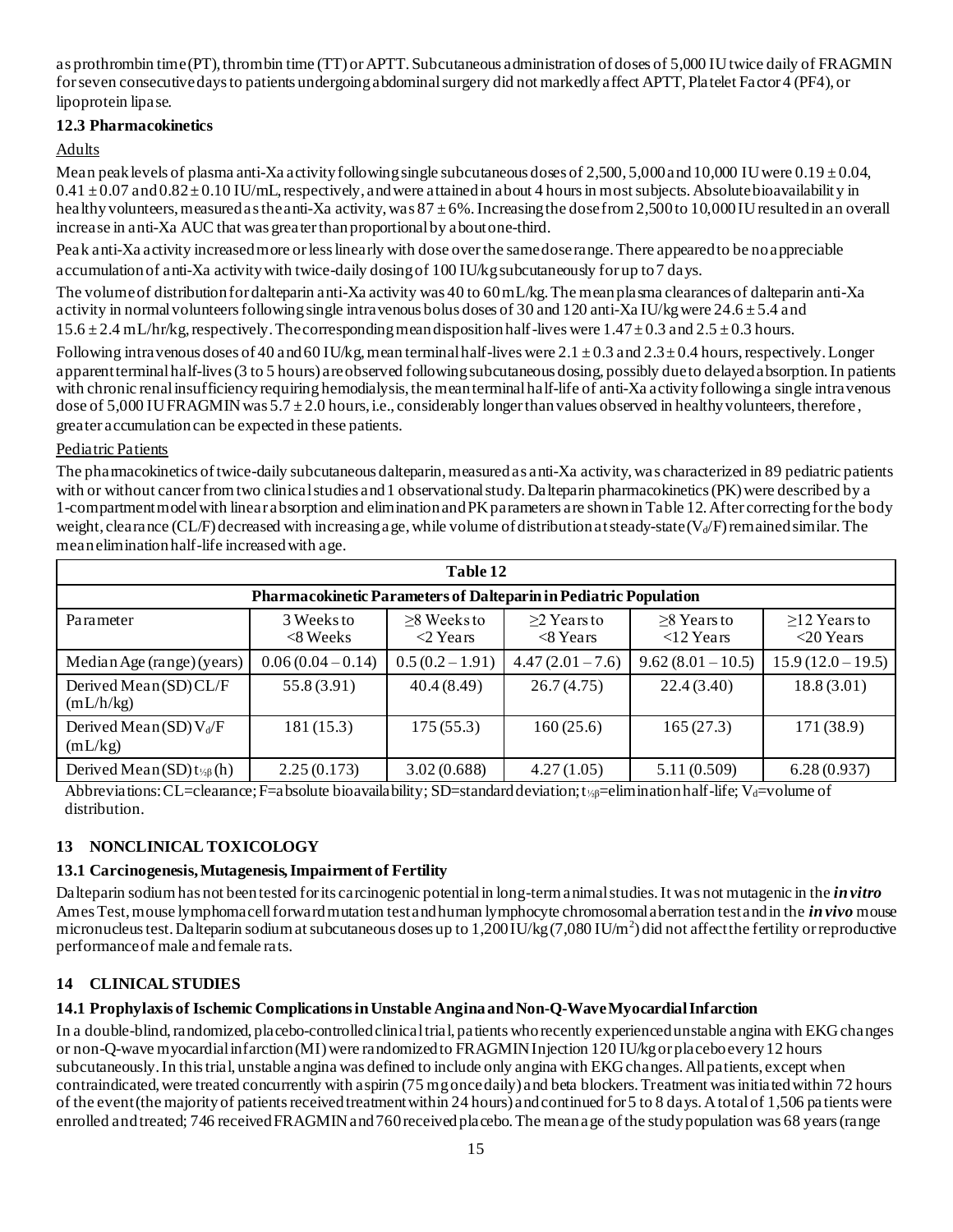40 to 90 years) and the majority of patients were white (99.7%) and male (63.9%). The combined incidence of the endpoint of death or myocardial infarction was lower for FRAGMIN compared with placebo at 6 days after initiation of therapy. These results were observed in an analysis of all-randomized and all-treated patients. The combined incidence of death, MI, need for intravenous heparin or intravenous. nitroglycerin, and revascularization was also lower for FRAGMIN than for placebo *(see Table 13)*.

| Table 13                                                                                                                           |                                                                 |                                                |  |  |
|------------------------------------------------------------------------------------------------------------------------------------|-----------------------------------------------------------------|------------------------------------------------|--|--|
| Efficacy of FRAGMIN in the Prophylaxis of Ischemic Complications in Unstable Angina and Non-Q-Wave Myocardial<br><b>Infarction</b> |                                                                 |                                                |  |  |
| Dosing Regimen                                                                                                                     |                                                                 |                                                |  |  |
| <b>Indication</b>                                                                                                                  | <b>FRAGMIN</b><br>120 IU/kg/every 12 hr subcutaneous<br>$n$ (%) | Placebo<br>every 12 hr subcutaneous<br>$n$ (%) |  |  |
| All Treated Unstable Angina and Non-Q-<br>Wave MI Patients                                                                         | 746                                                             | 760                                            |  |  |
| Primary Endpoints - 6 day timepoint<br>Death, MI                                                                                   | $13/741(1.8)^1$                                                 | 36/757(4.8)                                    |  |  |
| Secondary Endpoints - 6 day timepoint<br>Death, MI, intravenous heparin, i.v.<br>nitroglycerin,<br>Revascularization               | $59/739(8.0)^1$                                                 | 106/756(14.0)                                  |  |  |

<sup>1</sup> p-value = 0.001

In a second randomized, controlled trial designed to evaluate long-term treatment with FRAGMIN (days 6 to 45), data were also collected comparing 1-week (5 to 8 days) treatment of FRAGMIN 120 IU/kg every 12 hours subcutaneously with heparin at an APTT-adjusted dosage. All patients, except when contraindicated, were treated concurrently with aspirin (100 to 165 mg per day). Of the 1,499 patients enrolled, 1,482 patients were treated; 751 received FRAGMIN and 731 received heparin. The mean age of the study population was 64 years (range 25 to 92 years) and the majority of patients were white (96.0%) and male (64.2%). The incidence of the combined endpoint of death, myocardial infarction, or recurrent angina during this 1-week treatment period (5 to 8 days) was 9.3% for FRAGMIN and 7.6% for heparin  $(p=0.323)$ .

# **14.2 Prophylaxis of Deep Vein Thrombosis in Patients Following Hip Replacement Surgery**

In an open-label randomized study, FRAGMIN 5,000 IU administered once daily subcutaneously was compared with warfarin sodium, administered orally, in patients undergoing hip replacement surgery. Treatment with FRAGMIN was initiated with a 2,500 IU dose subcutaneously within 2 hours before surgery, followed by a 2,500 IU dose subcutaneously the evening of the day of surge ry. Then, a dosing regimen of FRAGMIN 5,000 IU subcutaneously once daily was initiated on the first postoperative day. The first dose of warfarin sodium was given the evening before surgery, then continued daily at a dose adjusted for INR 2 to 3. Treatment in both groups was then continued for 5 to 9 days postoperatively. Of the 580 patients enrolled, 553 were treated and 550 underwent surgery. Of those who underwent surgery, 271 received FRAGMIN and 279 received warfarin sodium. The mean age of the study population was 63 years (range 20 to 92 years) and the majority of patients were white (91.1%) and female (52.9%). The incidence of deep vein thrombosis (DVT), as determined by evaluable venography, was significantly lower for the group treated with FRAGMIN compared with patients treated with warfarin sodium *(see Table 14)*.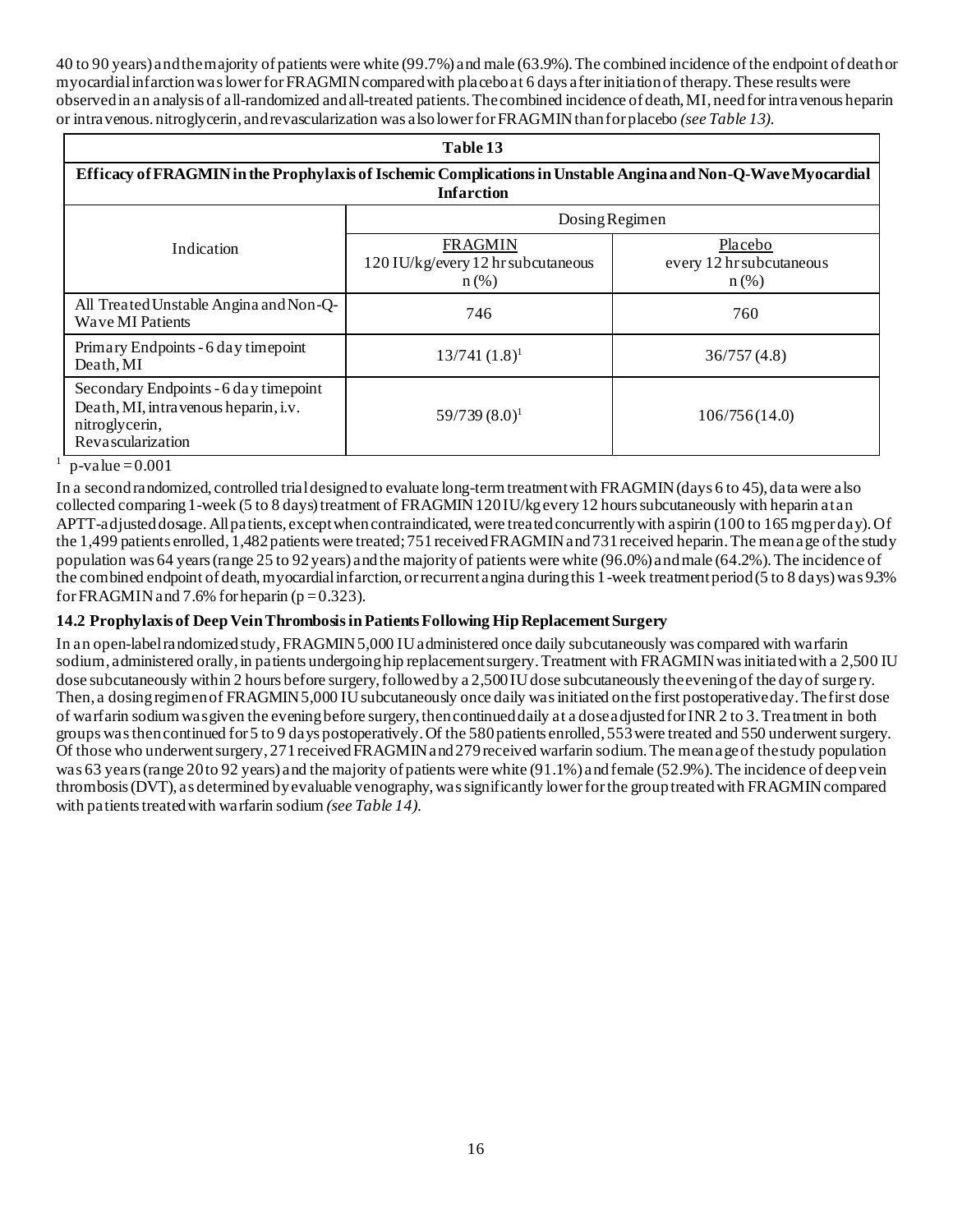| Table 14                                               |                                                                            |                                                            |  |  |  |
|--------------------------------------------------------|----------------------------------------------------------------------------|------------------------------------------------------------|--|--|--|
|                                                        | Efficacy of FRAGMIN in the Prophylaxis of Deep Vein Thrombosis             |                                                            |  |  |  |
|                                                        | <b>Following Hip Replacement Surgery</b>                                   |                                                            |  |  |  |
| Dosing Regimen                                         |                                                                            |                                                            |  |  |  |
| Indication                                             | <b>FRAGMIN</b><br>5,000 IU once daily <sup>1</sup> subcutaneous<br>$n$ (%) | Warfarin Sodium<br>once daily <sup>2</sup> oral<br>$n$ (%) |  |  |  |
| All Treated Hip Replacement Surgery<br>Patients        | 271                                                                        | 279                                                        |  |  |  |
| Treatment Failures in Evaluable Patients<br>DVT, Total | $28/192(14.6)^3$                                                           | 49/190(25.8)                                               |  |  |  |
| Proximal DVT                                           | $10/192(5.2)^4$                                                            | 16/190(8.4)                                                |  |  |  |
| PE                                                     | 2/271(0.7)                                                                 | 2/279(0.7)                                                 |  |  |  |

<sup>1</sup> The daily dose on the day of surgery was divided: 2,500 IU was given 2 hours before surgery and again in the evening of the day of surgery.

<sup>2</sup> Warfarin sodium dosage was adjusted to maintain a prothrombin time index of 1.4 to 1.5, corresponding to an International Normalized Ratio (INR) of approximately 2.5

3  $p$ -value = 0.006

 $4 p-value = 0.185$ 

In a second single-center, double-blind study of patients undergoing hip replacement surgery, FRAGMIN 5,000 IU once daily subcutaneously starting the evening before surgery, was compared with heparin 5,000 U subcutaneously three times a day, starting the morning of surgery. Treatment in both groups was continued for up to 9 days postoperatively. Of the 140 patients enrolled, 139 were treated and 136 underwent surgery. Of those who underwent surgery, 67 received FRAGMIN and 69 received heparin. The mean age of the study population was 69 years (range 42 to 87 years) and the majority of patients were female (58.8%). In the intent-to-treat analysis, the incidence of proximal DVT was significantly lower for patients treated with FRAGMIN compared with patients trea ted with heparin (6/67 vs 18/69; p = 0.012). The incidence of pulmonary embolism detected by lung scan was also significantly lower in the group treated with FRAGMIN (9/67 vs 19/69;  $p = 0.032$ ).

A third multi-center, double-blind, randomized study evaluated a postoperative dosing regimen of FRAGMIN for thromboprophylaxis following total hip replacement surgery. Patients received either FRAGMIN or warfarin sodium, randomized into one of three treatment groups. One group of patients received the first dose of FRAGMIN 2,500 IU subcutaneous within 2 hours before surgery, followed by another dose of FRAGMIN 2,500 IU subcutaneous at least 4 hours  $(6.6 \pm 2.3 \text{ hr})$  after surgery. Another group received the first dose of FRAGMIN 2,500 IU subcutaneous at least 4 hours  $(6.6 \pm 2.4 \text{ hr})$  after surgery. Then, **both** of these groups began a dosing regimen of FRAGMIN 5,000 IU once daily subcutaneous on postoperative day 1. The third group of patients received warfa rin sodium the evening of the day of surgery, then continued daily at a dose a djusted to maintain INR 2 to 3. Treatment for all groups was continued for 4 to 8 days postoperatively, after which time all patients underwent bilateral venography.

In the total enrolled study population of 1,501 patients, 1,472 patients were treated; 496 received FRAGMIN (first dose before surgery), 487 received FRAGMIN (first dose after surgery) and 489 received warfarin sodium. The mean age of the study population was 63 years (range 18 to 91 years) and the majority of patients were white (94.4%) and female (51.8%).

Administration of the first dose of FRAGMIN after surgery was as effective in reducing the incidence of thromboembolic reactions as administration of the first dose of FRAGMIN before surgery  $(44/336 \text{ vs } 37/338; p = 0.448)$ . Both dosing regimens of FRAGMIN were more effective than warfarin sodium in reducing the incidence of thromboembolic reactions following hip replacement surgery.

#### **14.3 Prophylaxis of Deep Vein Thrombosis Following Abdominal Surgery in Patients at Risk for Thromboembolic Complications**

Abdominal surgery patients at risk include those who are over 40 years of age, obese, undergoing surgery under general anesthesia lasting longer than 30 minutes, or who have additional risk factors such as malignancy or a history of deep vein thromb osis or pulmonary embolism.

FRAGMIN administered once daily subcutaneously beginning prior to surgery and continued for 5 to 10 days after surgery, reduced the risk of DVT in patients at risk for thromboembolic complications in two double-blind, randomized, controlled clinical trials performed in patients undergoing major abdominal surgery. In the first study, a total of 204 patients were enrolled and treat ed; 102 received FRAGMIN and 102 received placebo. The mean age of the study population was 64 years (range 40 to 98 years) and the majority of patients were female (54.9%). In the second study, a total of 391 patients were enrolled and treated; 195 received FRAGMIN and 196 received heparin. The mean age of the study population was 59 years (range 30 to 88 years) and the majority of patients were female (51.9%). FRAGMIN 2,500 IU was superior to placebo and similar to heparin in reducing the risk of DVT *(see Tables 15 and 16)*.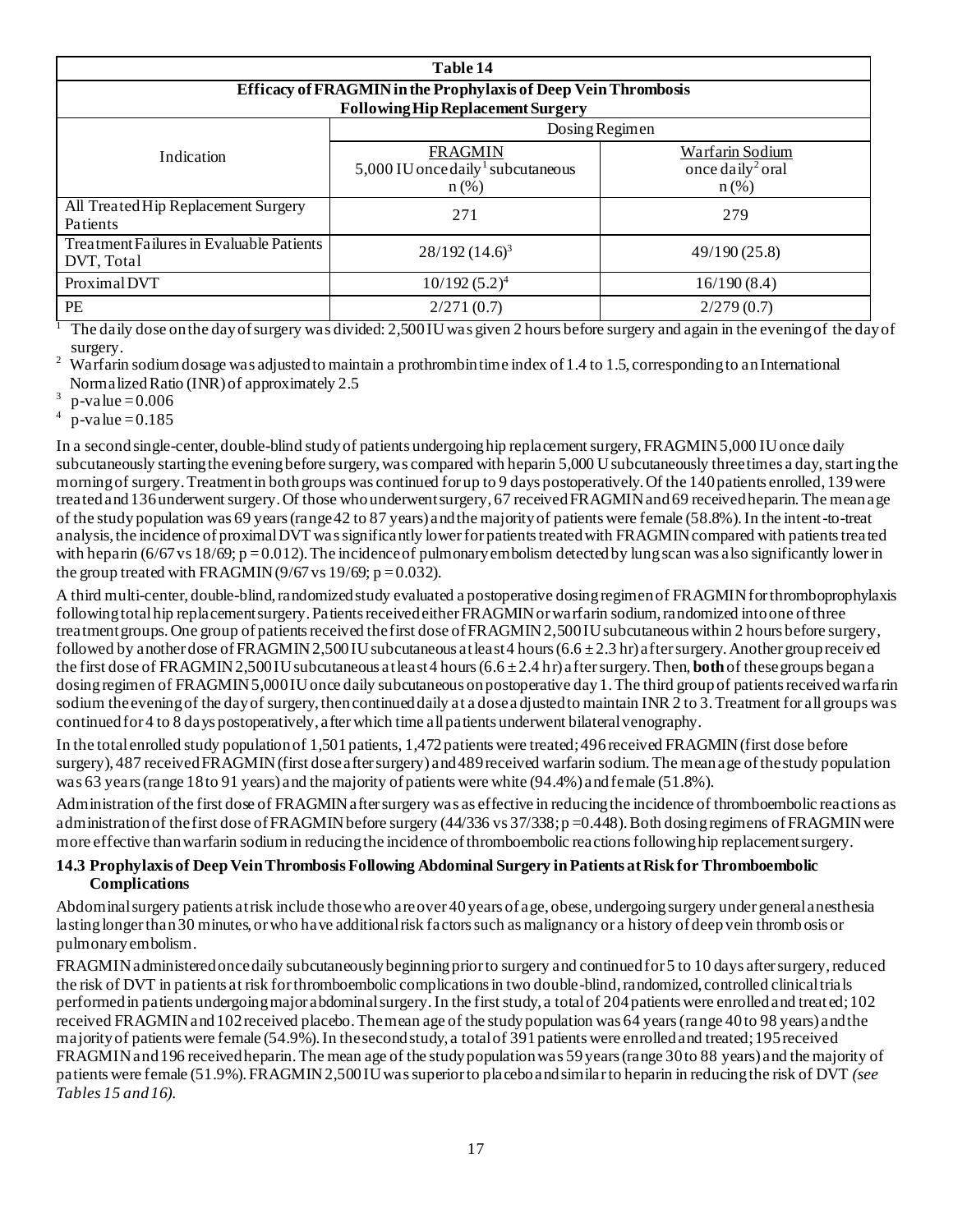| Table 15                                                                                             |                                                               |                                               |  |  |
|------------------------------------------------------------------------------------------------------|---------------------------------------------------------------|-----------------------------------------------|--|--|
| Efficacy of FRAGMIN in the Prophylaxis of Deep Vein Thrombosis<br><b>Following Abdominal Surgery</b> |                                                               |                                               |  |  |
| Dosing Regimen                                                                                       |                                                               |                                               |  |  |
| Indication                                                                                           | <b>FRAGMIN</b><br>2,500 IU once daily subcutaneous<br>$n$ (%) | Placebo<br>once daily subcutaneous<br>$n$ (%) |  |  |
| All Treated Abdominal Surgery Patients                                                               | 102                                                           | 102                                           |  |  |
| Treatment Failures in Evaluable Patients<br><b>Total Thromboembolic Reactions</b>                    | $4/91(4.4)^1$                                                 | 16/91(17.6)                                   |  |  |
| Proximal DVT                                                                                         | $\overline{0}$                                                | 5/91(5.5)                                     |  |  |
| DistalDVT                                                                                            | 4/91(4.4)                                                     | 11/91(12.1)                                   |  |  |
| <b>PE</b>                                                                                            | 0                                                             | $2/91 (2.2)^2$                                |  |  |

 $1$  p-value = 0.008

<sup>2</sup> Both patients also had DVT, 1 proximal and 1 distal

| Table 16                                                                          |                                                                                            |                                                        |  |  |
|-----------------------------------------------------------------------------------|--------------------------------------------------------------------------------------------|--------------------------------------------------------|--|--|
|                                                                                   | Efficacy of FRAGMIN in the Prophylaxis of Deep Vein Thrombosis Following Abdominal Surgery |                                                        |  |  |
| Dosing Regimen                                                                    |                                                                                            |                                                        |  |  |
| Indication                                                                        | FRAGMIN<br>2,500 IU once daily subcutaneous<br>$n$ (%)                                     | Heparin<br>5,000 U twice daily subcutaneous<br>$n$ (%) |  |  |
| All Treated Abdominal Surgery Patients                                            | 195                                                                                        | 196                                                    |  |  |
| Treatment Failures in Evaluable Patients<br><b>Total Thromboembolic Reactions</b> | $7/178(3.9)^1$                                                                             | 7/174(4.0)                                             |  |  |
| Proximal DVT                                                                      | 3/178(1.7)                                                                                 | 4/174(2.3)                                             |  |  |
| DistalDVT                                                                         | 3/178(1.7)                                                                                 | 3/174(1.7)                                             |  |  |
| <b>PE</b>                                                                         | 1/178(0.6)                                                                                 | $\Omega$                                               |  |  |

 $1$  p-value = 0.74

In a third double-blind, randomized study performed in patients undergoing major abdominal surgery with malignancy, FRAGMIN 5,000 IU subcutaneous once daily was compared with FRAGMIN 2,500 IU subcutaneous once daily. Treatment was continued for 6 to 8 days. A total of 1,375 patients were enrolled and treated; 679 received FRAGMIN 5,000 IU and 696 received 2,500 IU. The mean age of the combined groups was 71 years (range 40 to 95 years). The majority of patients were female (51.0%). FRAGMIN 5,000 IU once daily wa s more effective than FRAGMIN 2,500 IU once daily in reducing the risk of DVT in patients undergoing abdominal surgery with malignancy *(see Table 17)*.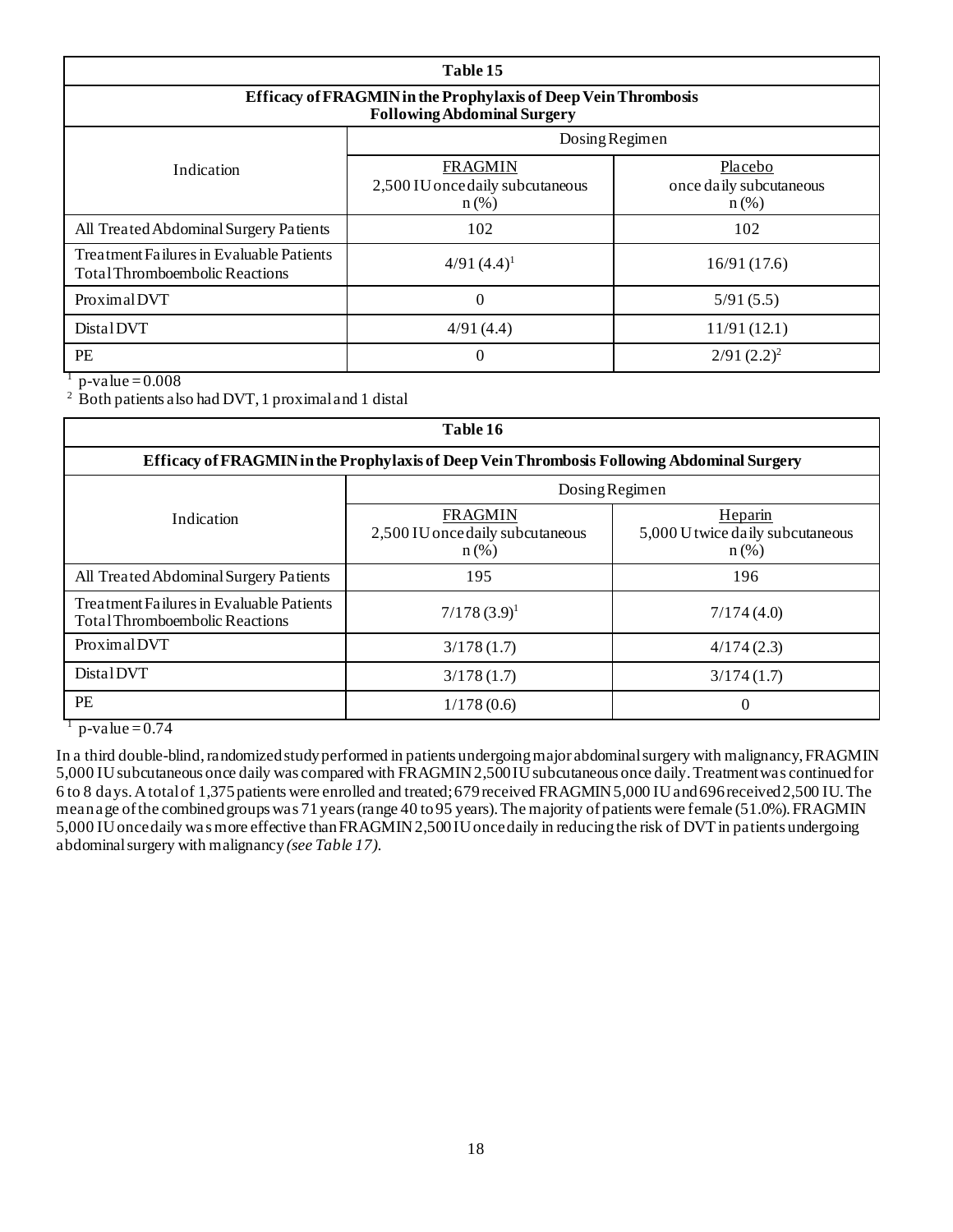| Table 17                                                                                             |                                                               |                                                               |  |  |
|------------------------------------------------------------------------------------------------------|---------------------------------------------------------------|---------------------------------------------------------------|--|--|
| Efficacy of FRAGMIN in the Prophylaxis of Deep Vein Thrombosis<br><b>Following Abdominal Surgery</b> |                                                               |                                                               |  |  |
|                                                                                                      | Dosing Regimen                                                |                                                               |  |  |
| Indication                                                                                           | <b>FRAGMIN</b><br>2,500 IU once daily subcutaneous<br>$n$ (%) | <b>FRAGMIN</b><br>5,000 IU once daily subcutaneous<br>$n$ (%) |  |  |
| All Treated Abdominal Surgery<br>Patients <sup>1</sup>                                               | 696                                                           | 679                                                           |  |  |
| Treatment Failures in Evaluable<br>Patients<br><b>Total Thromboembolic Reactions</b>                 | $99/656(15.1)^2$                                              | 60/645(9.3)                                                   |  |  |
| Proximal DVT                                                                                         | 18/657(2.7)                                                   | 14/646(2.2)                                                   |  |  |
| DistalDVT                                                                                            | 80/657 (12.2)                                                 | 41/646(6.3)                                                   |  |  |
| PE                                                                                                   |                                                               |                                                               |  |  |
| Fatal                                                                                                | 1/674(0.1)                                                    | 1/669(0.1)                                                    |  |  |
| Non-fatal                                                                                            | $\overline{c}$                                                | 4                                                             |  |  |

<sup>1</sup> Major abdominal surgery with malignancy

2  $p$ -value = 0.001

#### **14.4 Prophylaxis of Deep Vein Thrombosis in Medical Patients at Risk for Thromboembolic Complications Due to Severely Restricted Mobility During Acute Illness**

In a double-blind, multi-center, randomized, placebo-controlled clinical trial, general medical patients with severely restricted mobility who were at risk of VTE were randomized to receive either FRAGMIN 5,000 IU or placebo subcutaneously once daily during Days 1 to 14 of the study. These patients had an acute medical condition requiring a projected hospital stay of at least 4 days, and were confined to bed during waking hours. The study included patients with congestive heart failure (NYHA Class III or IV), acute respiratory failure not requiring ventilatory support, and the following acute conditions with at least one risk factor occurring in >1% of treated patients: acute infection (excluding septic shock), acute rheumatic disorder, acute lumbar or sciatic pain, vertebral compression, or acute arthritis of the lower extremities. Risk factors include >75 years of age, cancer, previous DVT/PE, obesity, and chronic venous insufficiency. A total of 3,681 patients were enrolled and treated: 1,848 received FRAGMIN and 1,833 received placebo. The mean age of the study population was 69 years (range 26 to 99 years), 92.1% were white and 51.9% were female. The primary efficacy endpoint was evaluated at Day 21 and was defined as at least one of the following within Days 1 to 21 of the study: asymptomatic DVT (diagnosed by compression ultrasound), a confirmed symptomatic DVT, a confirmed pulmonary embolism or sudden death. The follow-up extended through Day 90.

When given at a dose of 5,000 IU once a day subcutaneously, FRAGMIN significantly reduced the incidence of thromboembolic reactions including verified DVT by Day 21 *(see Table 18)*. The prophylactic effect was sustained through Day 90.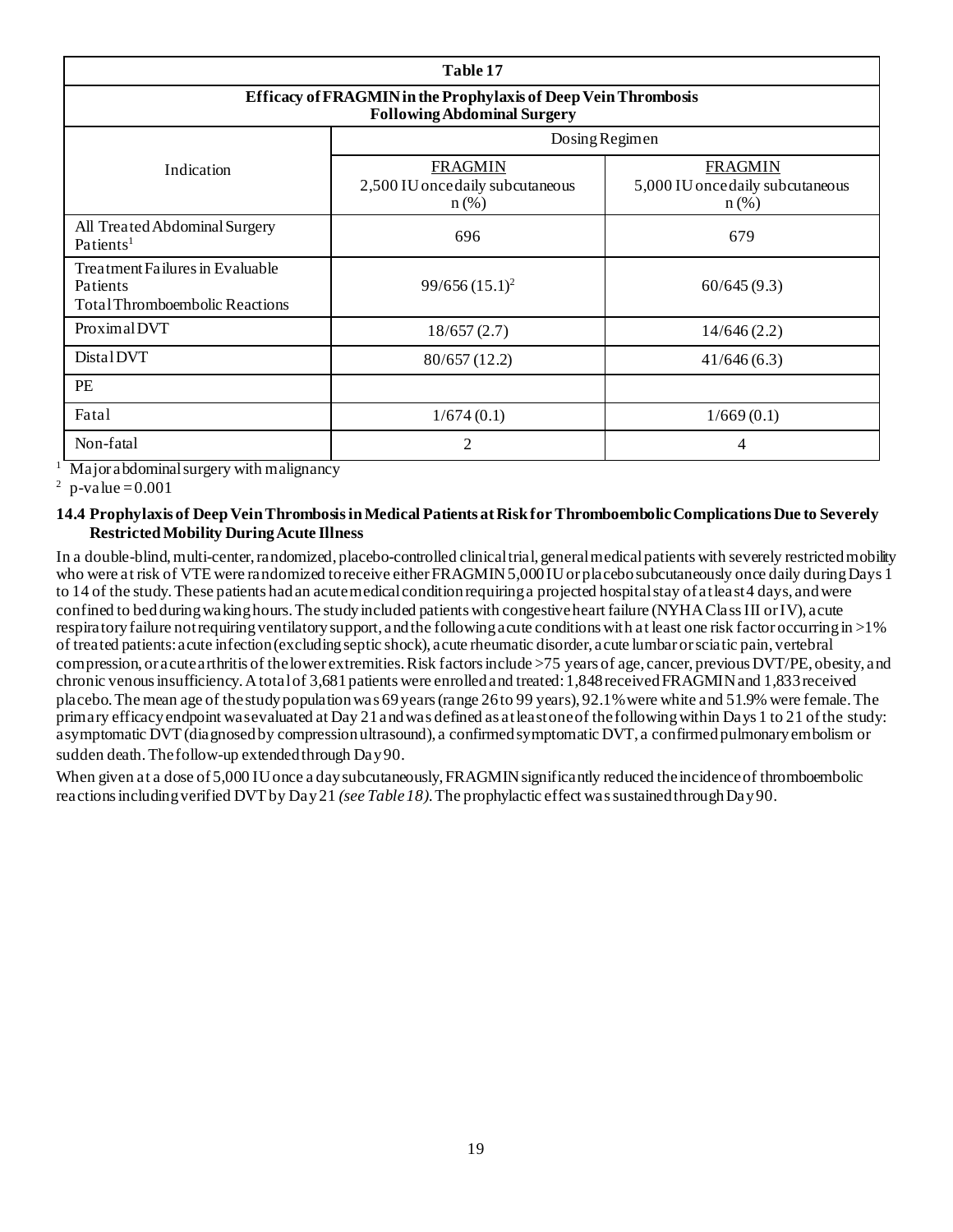| Table 18                                                                                                                                     |                                                               |                                               |  |  |
|----------------------------------------------------------------------------------------------------------------------------------------------|---------------------------------------------------------------|-----------------------------------------------|--|--|
| Efficacy of FRAGMIN in the Prophylaxis of Deep Vein Thrombosis<br>in Medical Patients with Severely Restricted Mobility During Acute Illness |                                                               |                                               |  |  |
| Dosing Regimen                                                                                                                               |                                                               |                                               |  |  |
| Indication                                                                                                                                   | <b>FRAGMIN</b><br>5,000 IU once daily subcutaneous<br>$n$ (%) | Placebo<br>once daily subcutaneous<br>$n$ (%) |  |  |
| All Treated Medical Patients<br>During Acute Illness                                                                                         | 1,848                                                         | 1,833                                         |  |  |
| Treatment failure in evaluable patients<br>$(Day 21)^1$<br>DVT, PE, or sudden death                                                          | $42/1,518(2.8)^2$                                             | 73/1,473(5.0)                                 |  |  |
| <b>Total Thromboembolic Reactions</b><br>(Day 21)                                                                                            | 37/1,513(2.5)                                                 | 70/1,470(4.8)                                 |  |  |
| TotalDVT                                                                                                                                     | 32/1,508(2.1)                                                 | 64/1,464(4.4)                                 |  |  |
| Proximal DVT                                                                                                                                 | 29/1,518(1.9)                                                 | 60/1,474(4.1)                                 |  |  |
| Symptomatic VTE                                                                                                                              | 10/1,759(0.6)                                                 | 17/1,740(1.0)                                 |  |  |
| <b>PE</b>                                                                                                                                    | 5/1,759(0.3)                                                  | 6/1,740(0.3)                                  |  |  |
| Sudden Death                                                                                                                                 | 5/1,829(0.3)                                                  | 3/1,807(0.2)                                  |  |  |

<sup>1</sup> Defined as DVT (diagnosed by compression ultrasound at Day 21+3), confirmed symptomatic DVT, confirmed PE or sudden death.

<sup>2</sup> p-value = 0.0015

#### **14.5 Patients with Cancer and Acute Symptomatic VTE**

#### Adult Patients

In a prospective, multi-center, open-label, clinical trial, 676 patients with cancer and newly diagnosed, objectively confirmed acute deep vein thrombosis (DVT) and/or pulmonary embolism (PE) were studied. Patients were randomized to either FRAGMIN 200 IU/kg subcutaneous (max 18,000 IU subcutaneous daily for one month) then 150 IU/kg subcutaneous (max 18,000 IU subcutaneous daily for five months (FRAGMIN arm) or FRAGMIN 200 IU/kg subcutaneous (max 18,000 IU subcutaneous daily for five to seven days and oral anticoagulant for six months (OAC arm). In the OAC arm, oral anticoagulation was adjusted to maintain an INR of 2 to 3. Patients were evaluated for recurrence of symptomatic VTE every two weeks for six months.

The median age of patients was 64 years (range: 22 to 89 years); 51.5% of patients were females; 95.3% of patients were Cauca sians. Types of tumors were: gastrointestinal tract (23.7%), genito-urinary (21.5%), breast (16%), lung (13.3%), hematological tumors (10.4%), and other tumors (15.1%).

A total of 27 (8.0%) and 53 (15.7%) patients in the FRAGMIN and OAC arms, respectively, experienced at least one episode of a n objectively confirmed, symptomatic DVT and/or PE during the 6-month study period. Most of the difference occurred during the first month of treatment *(see Table 19)*. The benefit was maintained over the 6-month study period.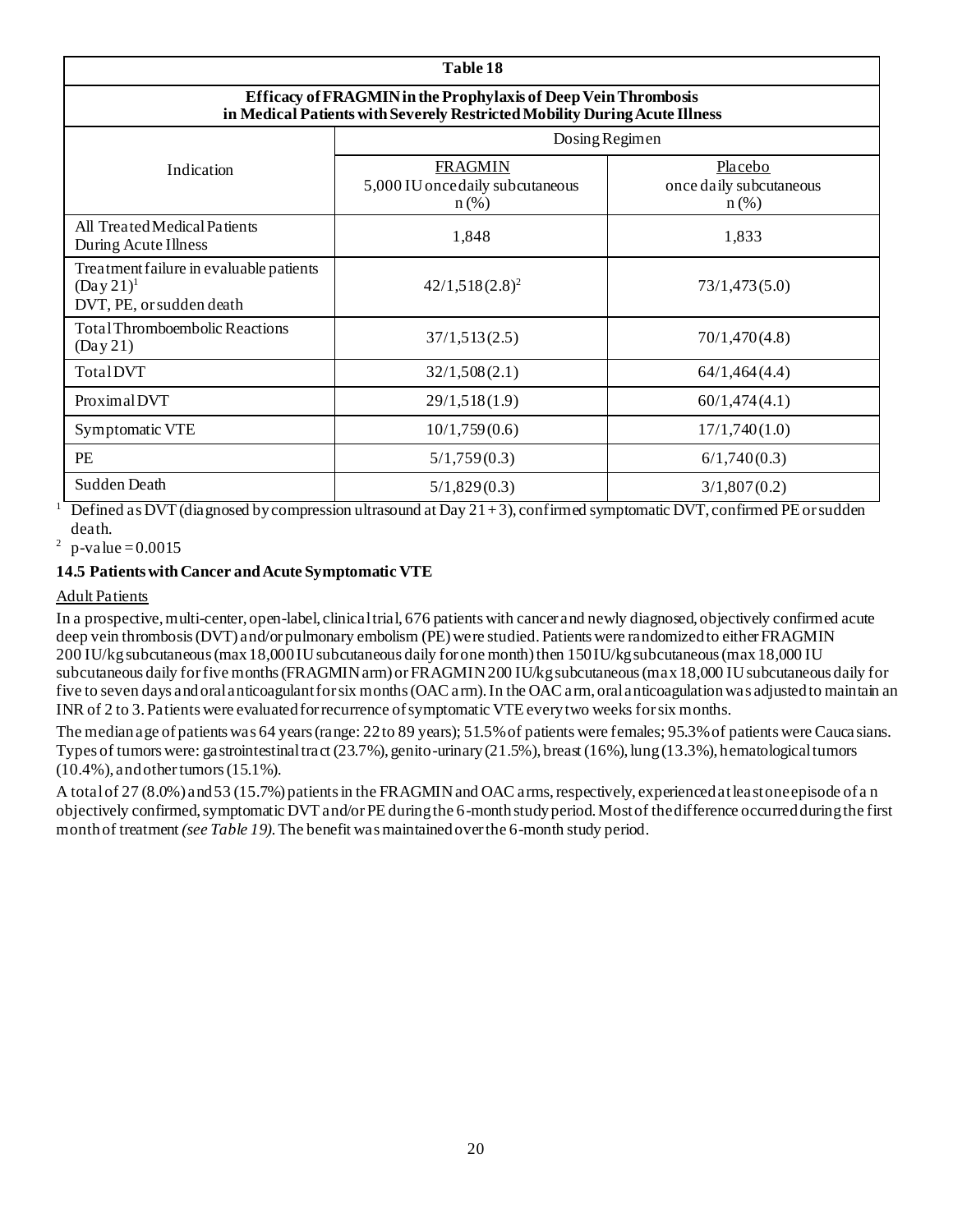| Table 19            |                                                                                    |                                                                                                                                                  |      |                                                                                                                    |                                  |      |  |
|---------------------|------------------------------------------------------------------------------------|--------------------------------------------------------------------------------------------------------------------------------------------------|------|--------------------------------------------------------------------------------------------------------------------|----------------------------------|------|--|
|                     | Recurrent VTE in Patients with Cancer (Intention to treat population) <sup>1</sup> |                                                                                                                                                  |      |                                                                                                                    |                                  |      |  |
| <b>Study Period</b> | <b>FRAGMINarm</b><br>OAC arm                                                       |                                                                                                                                                  |      |                                                                                                                    |                                  |      |  |
|                     |                                                                                    | FRAGMIN 200 IU/kg (max. 18,000 IU) subcutaneous<br>once daily x 1 month, then $150$ IU/kg (max. 18,000 IU)<br>subcutaneous once daily x 5 months |      | FRAGMIN 200 IU/kg (max 18,000 IU) subcutaneous<br>once daily x 5-7 days and OAC for 6 months (target INR<br>$2-3)$ |                                  |      |  |
|                     |                                                                                    | Number at Risk Patients with VTE                                                                                                                 | $\%$ |                                                                                                                    | Number at Risk Patients with VTE | $\%$ |  |
| Total               | 338                                                                                | 27                                                                                                                                               | 8.0  | 338                                                                                                                | 53                               | 15.7 |  |
| Week 1              | 338                                                                                | 5                                                                                                                                                | 1.5  | 338                                                                                                                | 8                                | 2.4  |  |
| Weeks 2-4           | 331                                                                                | 6                                                                                                                                                | 1.8  | 327                                                                                                                | 25                               | 7.6  |  |
| Weeks $5-28$        | 307                                                                                | 16                                                                                                                                               | 5.2  | 284                                                                                                                | 20                               | 7.0  |  |

<sup>1</sup> Three patients in the FRAGMIN arm and 5 patients in the OAC arm experienced more than 1 VTE over the 6-month study period. In the intent-to-treat population that included all randomized patients, the primary comparison of the cumulative probability of the first VTE recurrence over the 6-month study period was statistically significant  $(p<0.01)$  in favor of the FRAGMIN arm, with most of the treatment difference evident in the first month.

#### Pediatric Patients

The efficacy of FRAGMIN is based on a single-arm, open-label, multi-center clinical trialin 38 pediatric patients with or without cancer and symptomatic deep vein thrombosis and/or pulmonary embolism. This study included 26 patients with an active malignancy and 12 patients without cancer. Of the 38 total patients, 3 patients were less than 2 years, 8 patients were 2 to less than 8 years, 7 patients were 8 to less than 12 years, and 17 patients were 12 to less than or equal to 18 years. Patients were treated with FRAGMIN for up to 3 months, with starting doses by age and weight.

The efficacy of FRAGMIN was established by the achievement of therapeutic anti-Xa levels by Day 7 of therapy during the dose adjustment period and supported by the number of patients with lack of VTE progression or new VTE.

The efficacy population included pediatric patients who achieved a therapeutic anti-Xa level (0.5 to 1 IU/mL) in the 7-day dose adjustment period ( $N = 34$ ). The median doses of FRAGMIN (IU/kg) required to achieve a therapeutic anti-Xa level during the dose adjustment period are presented in Table 20. Therapeutic anti-Xa levels were achieved within a mean of 2.6 days (range: 1 to 7 days).

At study completion, 21 patients (62%) achieved resolution of the qualifying VTE, 7 patients (21%) showed regression, 2 patients (6%) showed no change, and no patients showed progression of the qualifying VTE. One patient (3%) experienced a new VTE durin g the study while on treatment.

| Table 20                                                                                                                     |  |                       |  |  |
|------------------------------------------------------------------------------------------------------------------------------|--|-----------------------|--|--|
| Median Doses of FRAGMIN (IU/kg) Associated with Therapeutic Anti-Xa Level (0.5 to 1 IU/mL) by Age Cohort (N =<br><b>34</b> ) |  |                       |  |  |
| Age Cohort                                                                                                                   |  | Median Dose $(IU/kg)$ |  |  |
| Greater than or equal to 8 weeks to less than 2 years                                                                        |  | 208                   |  |  |
| Greater than or equal to 2 years to less than 8 years                                                                        |  | 128                   |  |  |
| Greater than or equal to 8 years to less than 12 years                                                                       |  | 125                   |  |  |
| Greater than or equal to 12 years to less than or equal to 18 years                                                          |  |                       |  |  |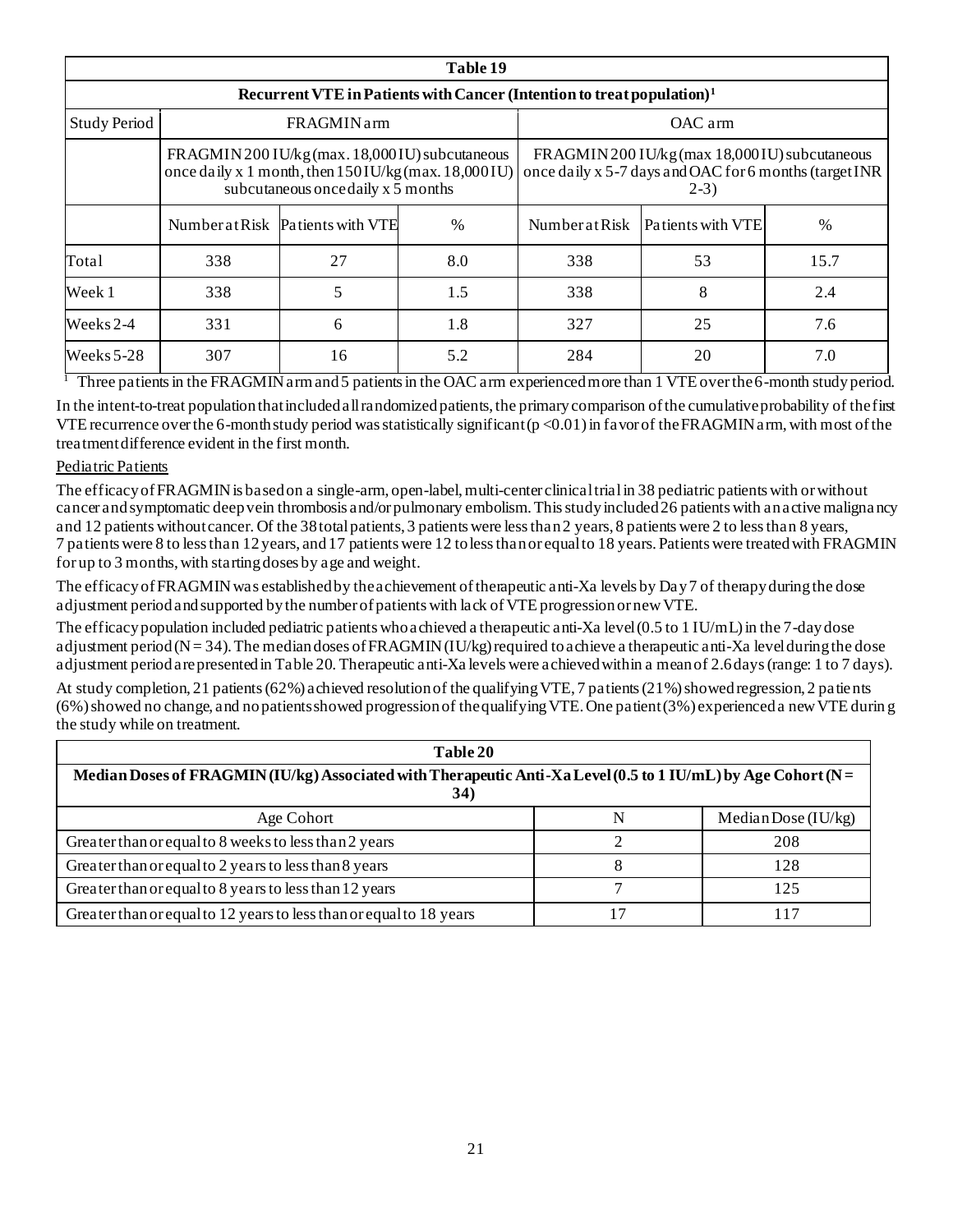#### **16 HOW SUPPLIED/STORAGE AND HANDLING**

|  | After first penetration of the rubber stopper, store the multiple-dose vials at room temperature for up to 2 weeks. |
|--|---------------------------------------------------------------------------------------------------------------------|
|  |                                                                                                                     |

| Presentation                               | Strength                                     | Package Size | NDC Number         |
|--------------------------------------------|----------------------------------------------|--------------|--------------------|
| Single-dose prefilled syringe <sup>1</sup> | $2,500$ IU/0.2 mL                            | 10 Syringes  | 0069-0195-02       |
|                                            | $5,000$ IU/0.2 mL                            | 10 Syringes  | 0069-0196-02       |
|                                            | $7,500$ IU/0.3 mL                            | 10 Syringes  | $0069 - 0206 - 02$ |
| Single-dose graduated syringe <sup>2</sup> | $10,000$ IU/1 mL                             | 10 Syringes  | $0069 - 0217 - 02$ |
| Single-dose prefilled syringe <sup>1</sup> | 12,500 IU/0.5 mL                             | 10 Syringes  | $0069 - 0220 - 02$ |
|                                            | 15,000 IU/0.6 mL                             | 10 Syringes  | $0069 - 0223 - 02$ |
|                                            | 18,000 IU/0.72 mL                            | 10 Syringes  | 0069-0228-02       |
| Multiple-dose vial                         | 95,000 IU/3.8 mL<br>$(25,000 \text{ IU/mL})$ | 3.8 mL vial  | 0069-0232-01       |

 $1$  Single-dose prefilled syringe, affixed with a 27-gauge x 1/2 inch needle and preassembled with UltraSafe Passive<sup>TM</sup> Needle Guard devices. Discard unused portion.

<sup>2</sup> Single-dose graduated syringe, affixed with a 27-gauge x 1/2 inch needle and preassembled with UltraSafe Passive<sup>™</sup>Needle Guard devices. UltraSafe Passive™ Needle Guard is a trademark of Safety Syringes, Inc. Discard unused portion.

Store at 20° to 25°C (68° to 77°F); excursion permitted between 15°C to 30°C (59°F to 86°F) [see USP Controlled Room Temperature].

*Latex Allergy:*The needle shield of the prefilled syringe may contain natural rubber latex *[see Dosage and Administration (2.7)]*.

# **17 PATIENT COUNSELING INFORMATION**

#### Risk of Hemorrhage including Spinal/Epidural Hematomas

If patients have had neuraxial anesthesia or spinal puncture, and particularly, if they are taking concomitant NSAIDs, platelet inhibitors, or other anticoagulants, inform the patients to watch for signs and symptoms of spinal or epidural hematoma, such as tingling, numbness (especially in the lower limbs) and muscular weakness. If any of these symptoms occur the patient should contact his or her physician immediately.

Additionally, the use of aspirin and other NSAIDs may enhance the risk of hemorrhage. Discontinue their use prior to FRAGMIN therapy whenever possible; if co-administration is essential, the patient's clinical and laboratory status should be closely monitored *[see Drug Interactions (7)]*.

#### Inform Patients:

- of the instructions for injecting FRAGMIN if their therapy is to continue after discharge from the hospitals.
- it may take them longer than usual to stop bleeding.
- they may bruise and/or bleed more easily when they are treated with FRAGMIN.
- they should report any unusual bleeding, bruising, or signs of thrombocytopenia (such as a rash of dark red spots under the skin) to their physician *[see Warnings and Precautions (5.1, 5.2)]*.
- to tell their physicians and dentists they are taking FRAGMIN and/or any other product known to affect bleeding before any surgery is scheduled and before any new drug is taken *[see Warnings and Precautions (5.1)]*.
- to tell their physicians and dentists of all medications they are taking, including those obtained without a prescription, su ch as aspirin or other NSAIDs *[see Drug Interactions (7)]*.
- Risks are associated with benzyl alcohol in neonates, infants, and pregnant women *[see Warnings and Precautions (5.3) and Use in Specific Populations (8.1)]*.
- to tell their physicians and care givers if they are allergic to natural rubberlatex *[see Dosage and Administration (2.7)].*

This product's labeling may have been updated. For the most recent prescribing information, please visi[t www.pfizer.com](http://www.pfizer.com/).

FRAGMIN is a registered trademark of Pfizer Health AB.